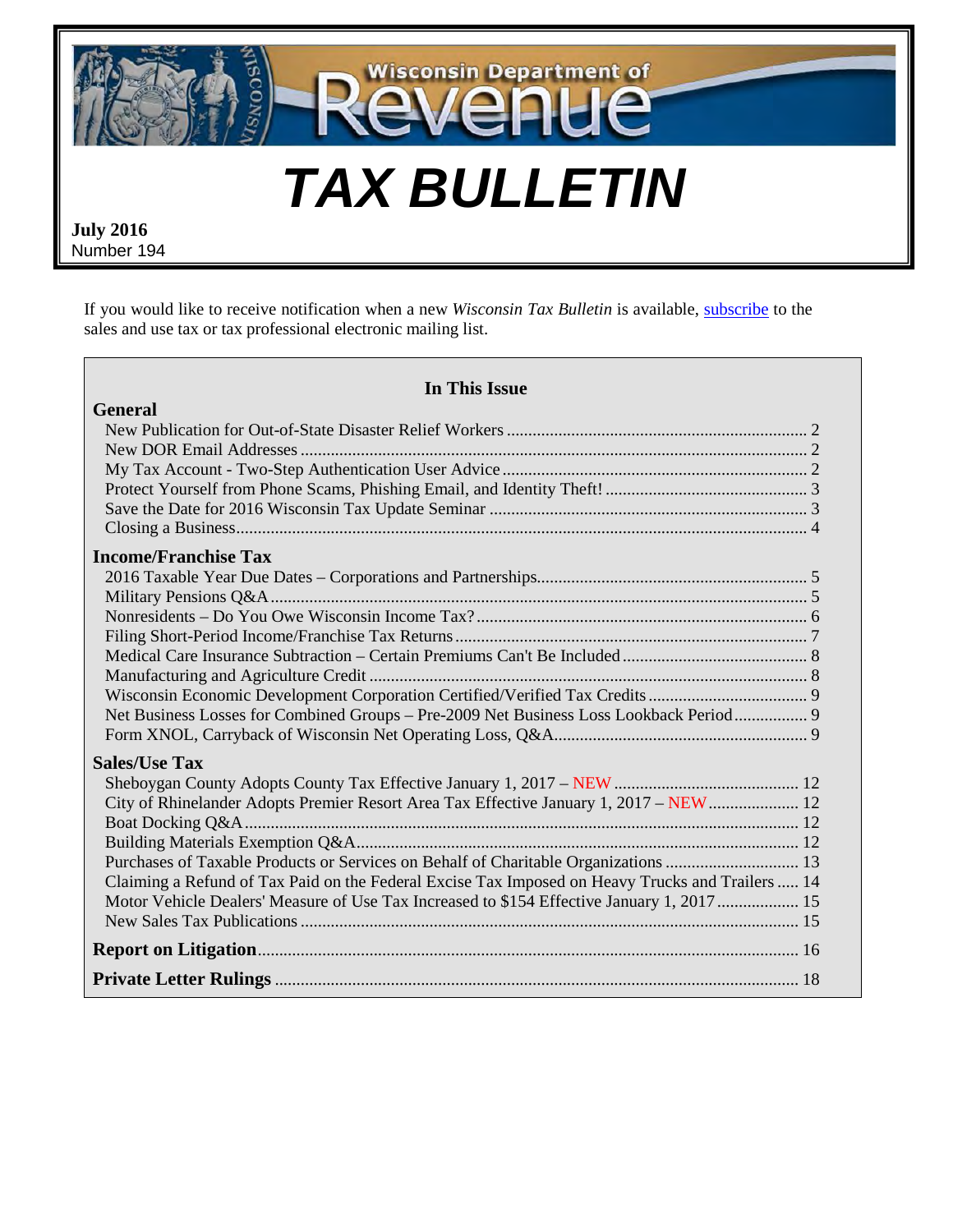## <span id="page-1-0"></span>**New Publication for Out-of-State Disaster Relief Workers**

A new publication is available on the Department of Revenue's website, [Publication](http://www.revenue.wi.gov/pubs/pb411.pdf) 411, *Disaster Relief*. The publication discusses the exemptions available to qualifying out-of-state businesses and out-of-state employees who are in Wisconsin solely to perform disaster relief work in connection with a state of emergency declared by the governor.

## **New DOR Email Addresses**

Starting August 2, the Department of Revenue (DOR) will join other state agencies in using @wisconsin.gov as our email address. Emails sent to DOR using the old email address @revenue.wi.gov will still route to the appropriate DOR destination while this transition is made. Correspondence from DOR will use the updated addresses starting August 2, however updates to other documents (e.g., tax forms, instructions, publications, common questions, and other website content) will be made as those materials are updated.

If you use My Tax Account or are signed up for DOR electronic mailing lists, your servers, computers, or email software may have security settings that delay or even prevent you from receiving DOR emails. If you have such email filters, you will want to add @wisconsin.gov in addition to @revenue.wi.gov as a trusted email address. Contact your computer support area or email provider if you need assistance.

## **My Tax Account - Two-Step Authentication User Advice**

The Department of Revenue (DOR) started using two-step authentication for My Tax Account (MTA) in early July. MTA users are prompted electronically to provide an email address and/or cell phone number (if text is chosen) to receive a security code for future logins. The next time a user logs into MTA, the user will receive a security code immediately via email or text (based on user choice) to allow entry.

#### **Advice for MTA Users**

**Don't wait until the last minute:** Although you may have until the last day of a month to file your return, it may be beneficial to log into MTA ahead of time. If you have any difficulty with two-step authentication, you will have time to resolve issues before filing and paying taxes.

**Security code emails:** Internal servers and security settings of your business may delay or even prevent you from receiving security emails. If your business has such email filters, you will want to add MTASupport@wisconsin.gov as a trusted email address *(Note: Do not send inquiries to this email address – as this email inbox is not monitored for responses and is used only for electronic delivery of security codes). Contact your computer support area or email provider for assistance.*

**Security code text messages:** In addition to your email address, providing a cell phone number to receive your security code by text gives you an alternative option if your security email is being blocked.

**Logging in after hours:** The MTA helpline is open from 7:45 a.m. – 4:30 p.m. (CST), Monday-Friday. If you are having trouble logging into your account after hours, you will need to wait until the helpline is open to receive assistance.

**Remember my computer:** If you check the box on the login page labeled "Remember my computer," subsequent entry of a security code is not required. Exception: A new security code is required if:

- You log in with a computer that had never logged into the account before
- You switched browsers or the cookies were deleted

Two-step authentication is a security method used routinely by banks and credit card companies. As technology continues to advance, we continue to improve our security features to keep your confidential information safe. The contact information you provide for your security email or text is not used for any other purpose by DOR.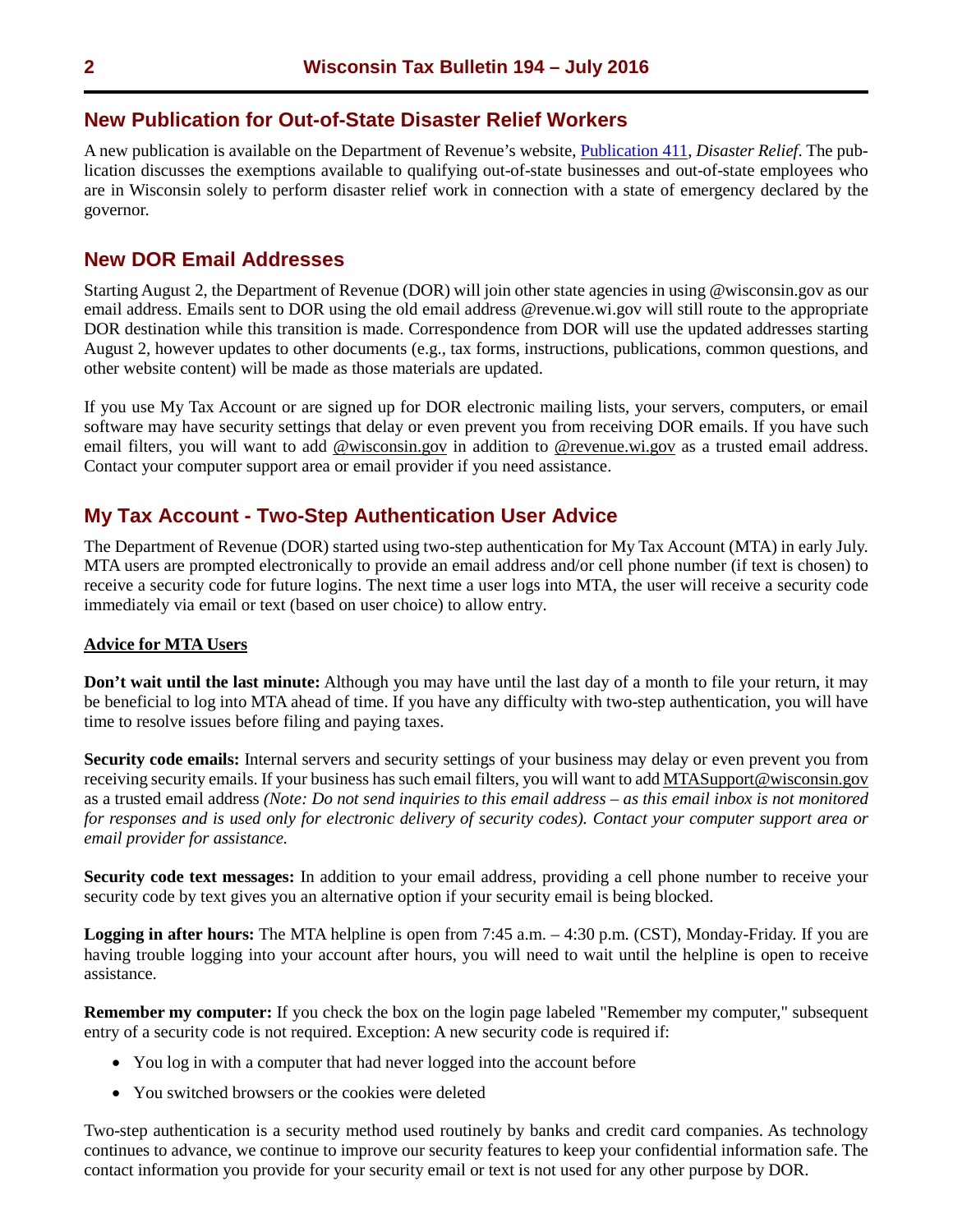## <span id="page-2-0"></span>**Protect Yourself from Phone Scams, Phishing Email, and Identity Theft!**

We continue to hear from people who are receiving suspicious phone calls and emails from people posing as the Internal Revenue Services (IRS) or the Wisconsin Department of Revenue (DOR). Protect your identity and the identity of others by using these helpful guidelines:

- **DO NOT give out personal or confidential information over the phone**
- **DO NOT reply to any email, open any attachments, or click on any links in an email that looks suspicious**

If you are audited or if you owe taxes, we will notify you by U.S. mail prior to calling you.

We do not call, email, or text to request social security numbers, bank account information, credit card numbers, or passwords to access information for credit cards, banks or other financial accounts. Contact Customer Service at (608) 266-2776 if you are uncertain about a person claiming to be from the Wisconsin Department of Revenue.

Visit our website for more information on how to report [identity theft](https://www.revenue.wi.gov/Pages/FAQS/ise-idtheft.aspx) and other suspicious activity.

## **Save the Date for 2016 Wisconsin Tax Update Seminar**

The Department of Revenue will sponsor a free, half-day Wisconsin tax update seminar for the upcoming tax filing season. Seminars are offered at various locations throughout the state. We will post a video of a seminar upon completion of the presentations, for those that prefer to view the update at your convenience.

Please save the date and watch for an online training registration at [revenue.wi.gov/training/index.html,](https://www.revenue.wi.gov/training/index.html) available in early September.

**Wisconsin Update Seminar Schedule (9:00 – 11:30 a.m.)**

**October 26, Wednesday – Milwaukee October 28, Friday – Pewaukee October 31, Monday – Madison November 1, Tuesday – Menasha November 14, Monday – Eau Claire November 15, Tuesday – Stevens Point November 22, Tuesday – Madison**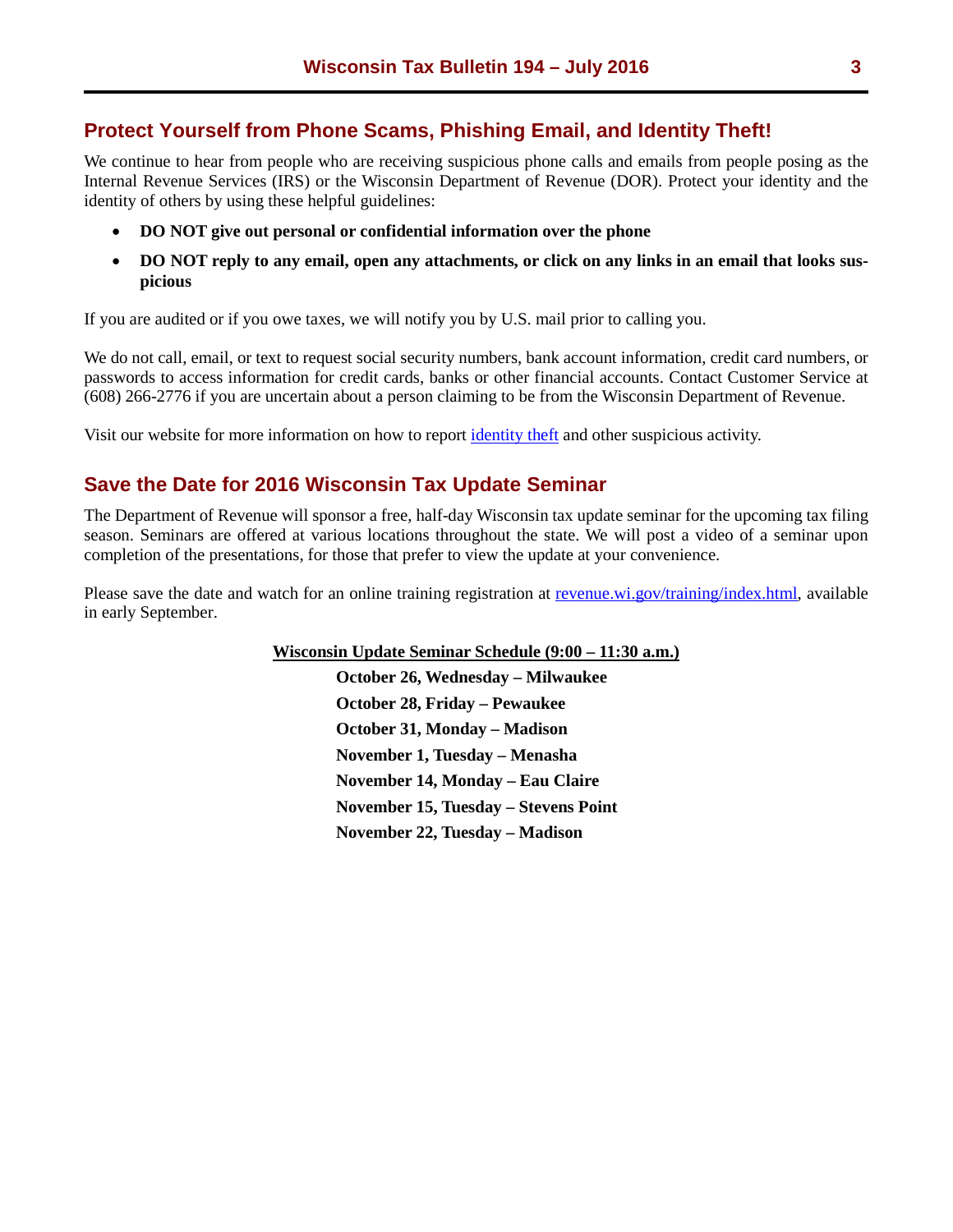# <span id="page-3-0"></span>**Closing a Business**

Follow these steps to close your business with the Wisconsin Department of Revenue and prevent future notices and assessments. You must file a return for each period the business was active.

-----------------------------------------------------------------------------------------------------------------------------------------

## **Employee Withholding Tax**

- File final withholding tax deposits through end date (WT-6)
- Issue wage and withholding information returns to employees (W-2)
- File annual withholding reconciliation (WT-7) and supporting information returns within 30 days of end date
- Close your withholding tax account:
	- o Complete the *Request to Close Account* in *My Tax Account*, or
	- o Email [DORBusinessTax@revenue.wi.gov,](https://ww2.revenue.wi.gov/Internet/dorhelp.html?subject=DORBusinessTax) or
	- o Call (608) 266-2776
- Visit our [withholding page](https://www.revenue.wi.gov/withholding/index.html) for filing options

## **Sales and Use Tax**

- Review *[When is a sale of a business or business assets subject to sales tax?](https://www.revenue.wi.gov/Pages/FAQS/pcs-sales.aspx)*
- File final sales and use tax return within 30 days of end date
- Close your sales and use tax account:
	- o Complete the Request to *Close Account in My Tax Account*, or
	- o Email [DORBusinessTax@revenue.wi.gov,](https://ww2.revenue.wi.gov/Internet/dorhelp.html?subject=DORBusinessTax) or
	- o Call (608) 266-2776

## **Income or Franchise Tax**

- File final income or franchise tax return
	- o Check as final, unless filing Schedule C
	- o Report gain or loss on sale or liquidation of assets

Partnerships and S corporations - Provide a copy of final Schedule 3K-1 or Schedule 5K-1 to partners or shareholders

## **Other Tax Types**

- File final returns for any other tax account registered with the department (e.g., excise tax, premier resort area tax, local exposition tax)
- Close your business tax account:
	- o Complete the *Request to Close Account in My Tax Account* for each business tax account, or
	- o Email [DORBusinessTax@revenue.wi.gov,](https://ww2.revenue.wi.gov/Internet/dorhelp.html?subject=DORBusinessTax) or
	- o Call (608) 266-2776

#### **Review federal responsibilities. See Internal Revenue Service** *[Closing a Business Checklist](https://www.irs.gov/businesses/small-businesses-self-employed/closing-a-business-checklist)*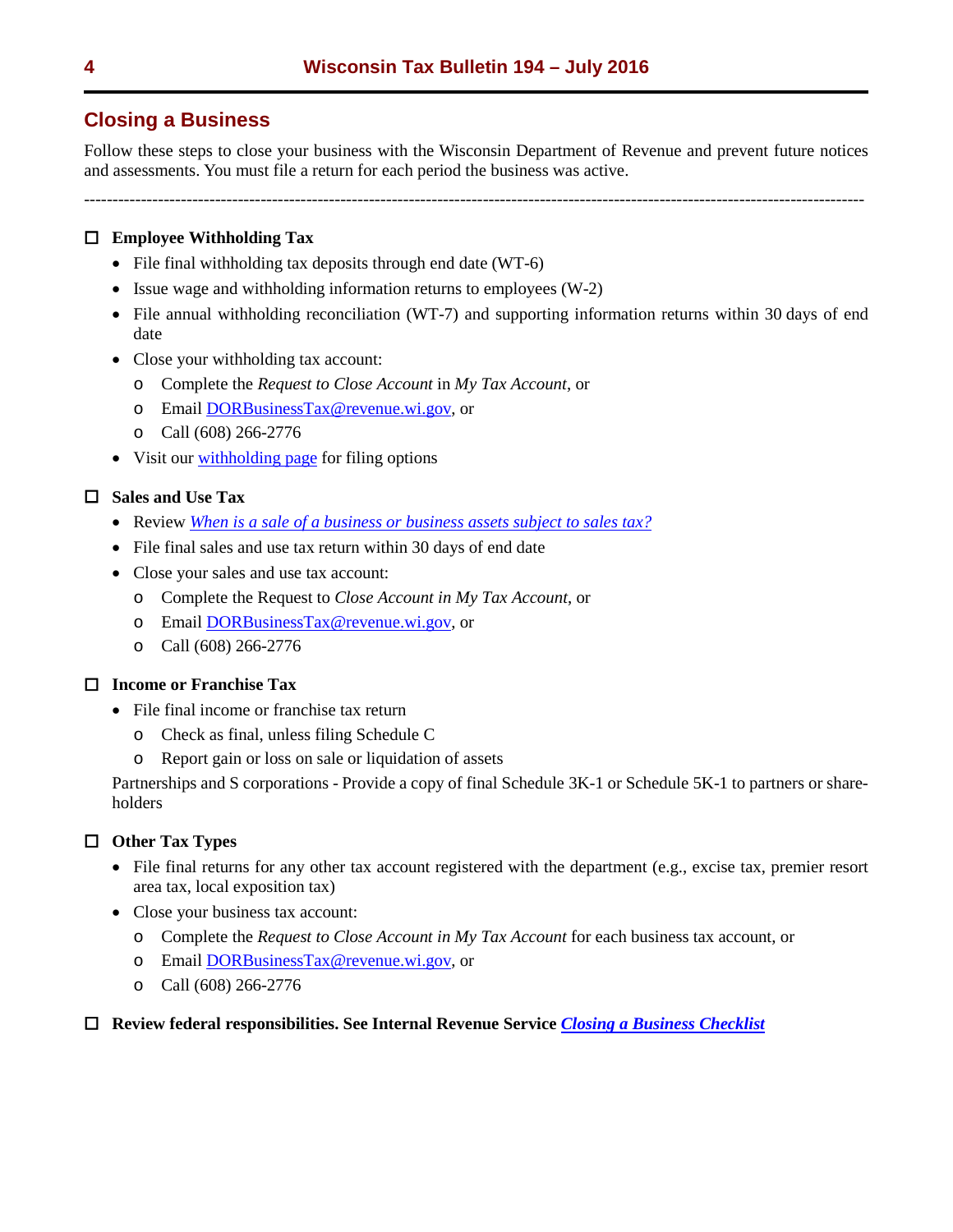# <span id="page-4-0"></span>**2016 Taxable Year Due Dates – Corporations and Partnerships**

As of the date of this publication, Wisconsin has NOT adopted federal law (Public Law 114-41) that prescribes new due dates for federal partnership and C corporation income tax returns for taxable years beginning after December 31, 2015. The chart below illustrates current Wisconsin partnership and corporation tax return due dates.

| <b>Entity Type</b>              | <b>Calendar Year</b><br>$(1/1/16 - 12/31/16)$ | <b>Short Year</b><br>$(1/1/16 - 8/31/16)$ | <b>Fiscal Year</b><br>$(4/1/16 - 3/31/17)$ |
|---------------------------------|-----------------------------------------------|-------------------------------------------|--------------------------------------------|
| <b>Corporation (Form 4, 6):</b> |                                               |                                           |                                            |
| Original Due Date <sup>1</sup>  | March 15, 2017                                | December 15, 2016                         | June 15, 2017                              |
| Extended Due Date <sup>2</sup>  | October 16, 2017                              | July 17, 2017                             | January 15, 2018                           |
| <b>Partnership (Form 3):</b>    |                                               |                                           |                                            |
| Original Due Date <sup>3</sup>  | April 17, 2017                                | November 15, 2016                         | July 17, 2017                              |
| Extended Due Date <sup>4</sup>  | September 15, 2017                            | May 15, 2017                              | December 15, 2017                          |

# **Wisconsin Tax Return Due Dates**

Corporation tax returns are due as follows (Section  $71.24(1)$ , Wis. Stats.):

- calendar year tax returns are due on or before March 15
- fiscal year tax returns are due on or before the 15th day of the 3rd month following the close of the fiscal year
- short year returns are due on or before the applicable federal due date
- $2^{\circ}$  Corporations have an automatic 7 month extension, but an extension granted by law or by the IRS extends the time for filing to 30 days after the federal due date [\(Section 71.24\(7\), Wis. Stats.\)](https://docs.legis.wisconsin.gov/statutes/statutes/71/IV/24/7).
- Partnership returns are due as follows:
	- calendar year returns are due on or before April 15 (Section  $71.20(1)$ , Wis. Stats.)
	- fiscal year returns are due on or before the 15th day of the 4th month following the close of the fiscal year (Section [71.20\(1\), Wis. Stats.\)](https://docs.legis.wisconsin.gov/statutes/statutes/71/III/20/1)
	- short year returns are due on or before the applicable federal due date [\(Sections 71.19,](https://docs.legis.wisconsin.gov/statutes/statutes/71/III/19) [71.24\(1\),](https://docs.legis.wisconsin.gov/statutes/statutes/71/IV/24/1) and [\(71.03\(6\), Wis. Stats.\)](https://docs.legis.wisconsin.gov/statutes/statutes/71/I/03/6)
- 4 An extension granted for filing a federal partnership return extends the due date for filing a Wisconsin partnership return [\(Section 71.20\(3\), Wis. Stats.\)](https://docs.legis.wisconsin.gov/statutes/statutes/71/III/20/3).

# **Military Pensions Q&A**

## **Q I receive retirement income from Defense Finance and Accounting Service (DFAS). Is this income taxable to Wisconsin?**

**A** No. DFAS is a payment agency that pays retirement income to military retirees and their surviving spouses and other family members. Payments from the U.S. military retirement systems are exempt from Wisconsin income tax.

## **Q I included retirement income from DFAS in my federal adjusted gross income. Where do I subtract this income on Wisconsin Form 1?**

**A** Retirement income from DFAS which is included in your federal adjusted gross income should be subtracted on Wisconsin Form 1, line 11 as a code 04, *Military and Uniformed Services Retirement Benefits*.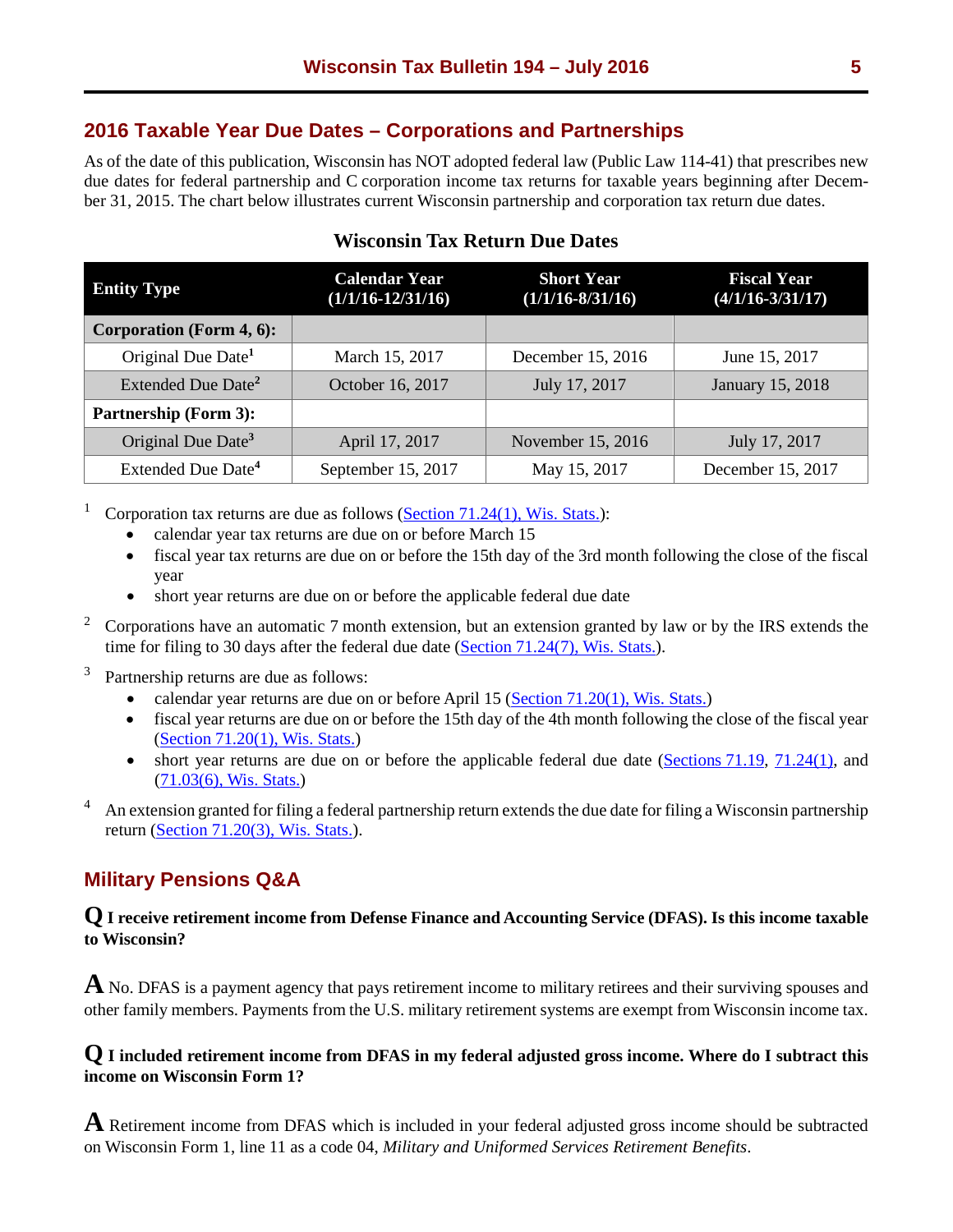# <span id="page-5-0"></span>**Nonresidents – Do You Owe Wisconsin Income Tax?**

You must file a Wisconsin income tax return if you are a nonresident of Wisconsin and your gross income from Wisconsin sources (or the combined gross income of you and your spouse) is \$2,000 or more for the year.

You must also file a Wisconsin income tax return if your gross income from Wisconsin sources is less than \$2,000 and:

- You can be claimed as a dependent on another person's income tax return and you had gross income of more than \$1,050 which included at least \$351 of unearned (nonwage) income which is reportable to Wisconsin.
- You owe a Wisconsin penalty on
	- o An Individual Retirement Account (IRA),
	- o Health savings account,
	- o Annuity,
	- o Retirement plan,
	- o Coverdell education savings account, or
	- o A medical savings account.
- You are subject to the Wisconsin alternative minimum tax.

#### **Exceptions:**

You do not have to file a Wisconsin income tax return if your only income or loss from Wisconsin sources is from:

- A partnership that has filed Form 1CNP on your behalf,
- A tax-option (S) corporation that has filed Form 1CNS on your behalf, or
- Disaster relief work performed in connection with a state of emergency declared by the governor. This applies to employees as well as to a sole proprietorship that was not doing business in Wisconsin during the three taxable years immediately preceding the disaster period or the taxable year in which the declared state of emergency occurs.

#### **What is gross income?**

Gross income means all income (before deducting expenses) reportable to Wisconsin that is received in the form of money, property, or services. For example, gross income includes:

- Total gross receipts from a business or profession without reduction for the cost of goods sold, expenses, or any other amounts.
- Gross rent received from rental properties without reduction for expenses or any other amounts.
- Gross selling price from the sale of securities, property, or other assets without reduction for the cost of the assets, expenses of sale, or any other amounts.
- Gross amount received from an annuity, retirement plan, or profit-sharing plan without reduction for the employee's contribution to the annuity or plan.
- A partner's or shareholder's share of the gross receipts of the partnership or tax-option (S) corporation, before deducting returns and allowances or any other business expenses.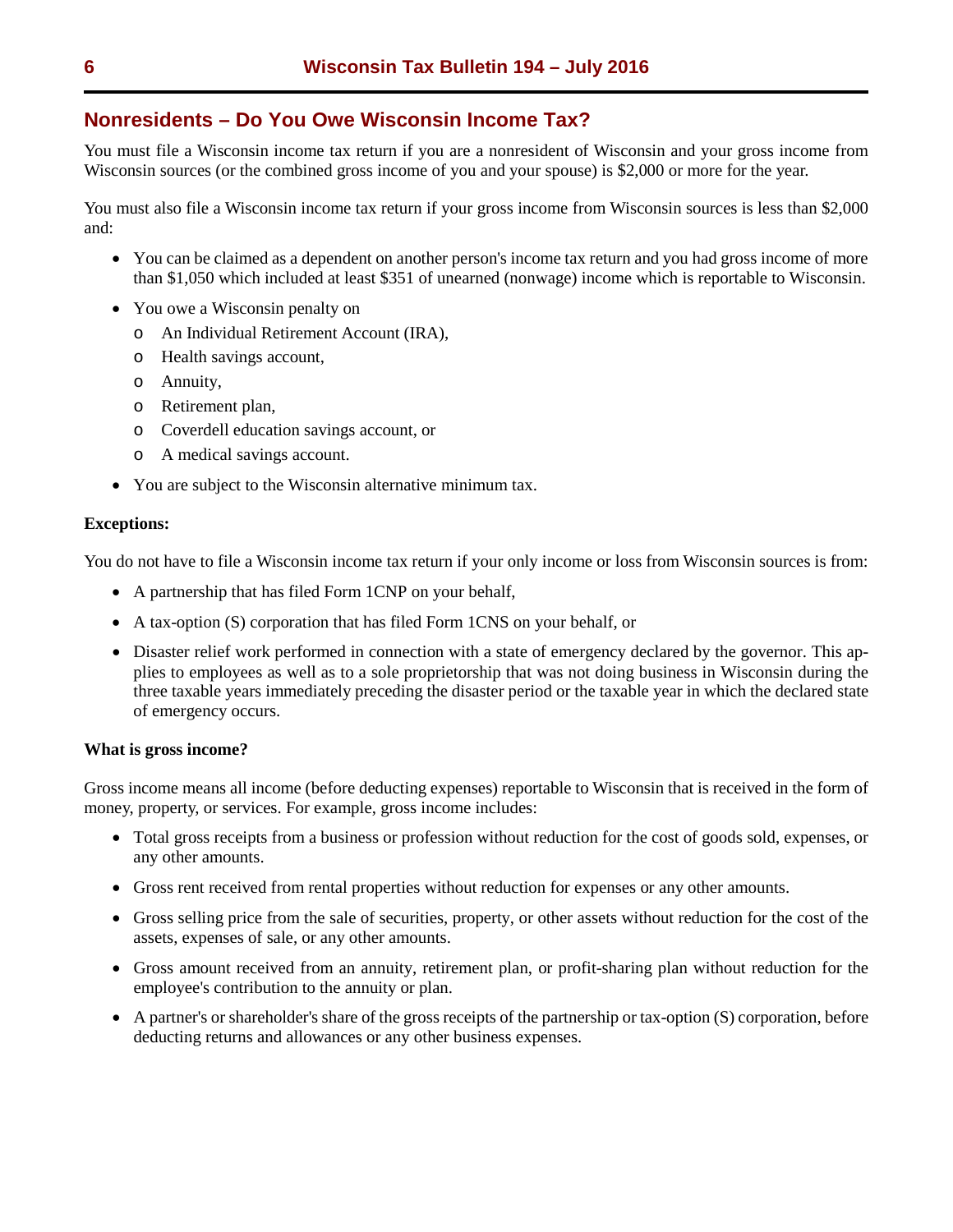#### <span id="page-6-0"></span>**What is income from Wisconsin sources?**

Income from Wisconsin sources includes:

- Wages, salaries, commissions, and other income for services performed in Wisconsin.
- Rents or royalties from real or tangible property located in Wisconsin, such as land, buildings, and machinery.
- Gains or losses from sales or other dispositions of real or tangible property located in Wisconsin, such as land, buildings, and machinery.
- Profits or losses from businesses, professions, and farm operations conducted in Wisconsin, including sole proprietorships, trusts, partnerships, limited liability companies (LLCs), and tax-option (S) corporations. This includes capital gains and interest and dividend income passed through from a tax-option (S) corporation that is engaged in business in Wisconsin.
- Income from the Wisconsin state lottery, a multijurisdictional lottery if the winning lottery ticket or lottery share was purchased from a Wisconsin retailer, or Wisconsin pari-mutuel wager winnings and purses. This includes all income realized from the sale of or purchase and subsequent sale or redemption of lottery prizes if the winning tickets were originally purchased in Wisconsin.
- Winnings from a casino or bingo hall located in Wisconsin and operated by a Native American tribe or band.
- Income derived from a covenant not to compete to the extent the covenant was based on a Wisconsin-based activity.

#### **Which form do I file?**

You must file on a Wisconsin Form 1NPR (individual income tax return for nonresidents and part-year residents). If you are married and one spouse is a nonresident of Wisconsin and the other spouse is a full-year resident of Wisconsin, the form to use depends on your filing status:

- If you file as married filing joint, you must file Form 1NPR.
- If you file separate income tax returns, the nonresident spouse must file Form 1NPR and the full-year resident spouse must file Form 1.

# **Filing Short-Period Income/Franchise Tax Returns**

## **Q When a short period income/franchise tax return is required to be filed, but the tax forms/schedules are not yet available on the department's website, how should the return be filed?**

**A** The department recommends filing the Wisconsin short period return under extension and waiting until the 2016 forms/schedules are available.

**Example:** A corporation has a short taxable period beginning January 1, 2016 and ending May 31, 2016. The unextended due date of the return is August 15, 2016 but the final version of the tax forms/schedules are generally not available on the department's website until November 2016. Filing under extension extends the due date to March 15, 2017, at which time the final versions of the forms/schedules for 2016 are available.

**Caution:** Do not use 2015 tax year forms and schedules. A letter will be sent asking for the correct year tax return to be filed.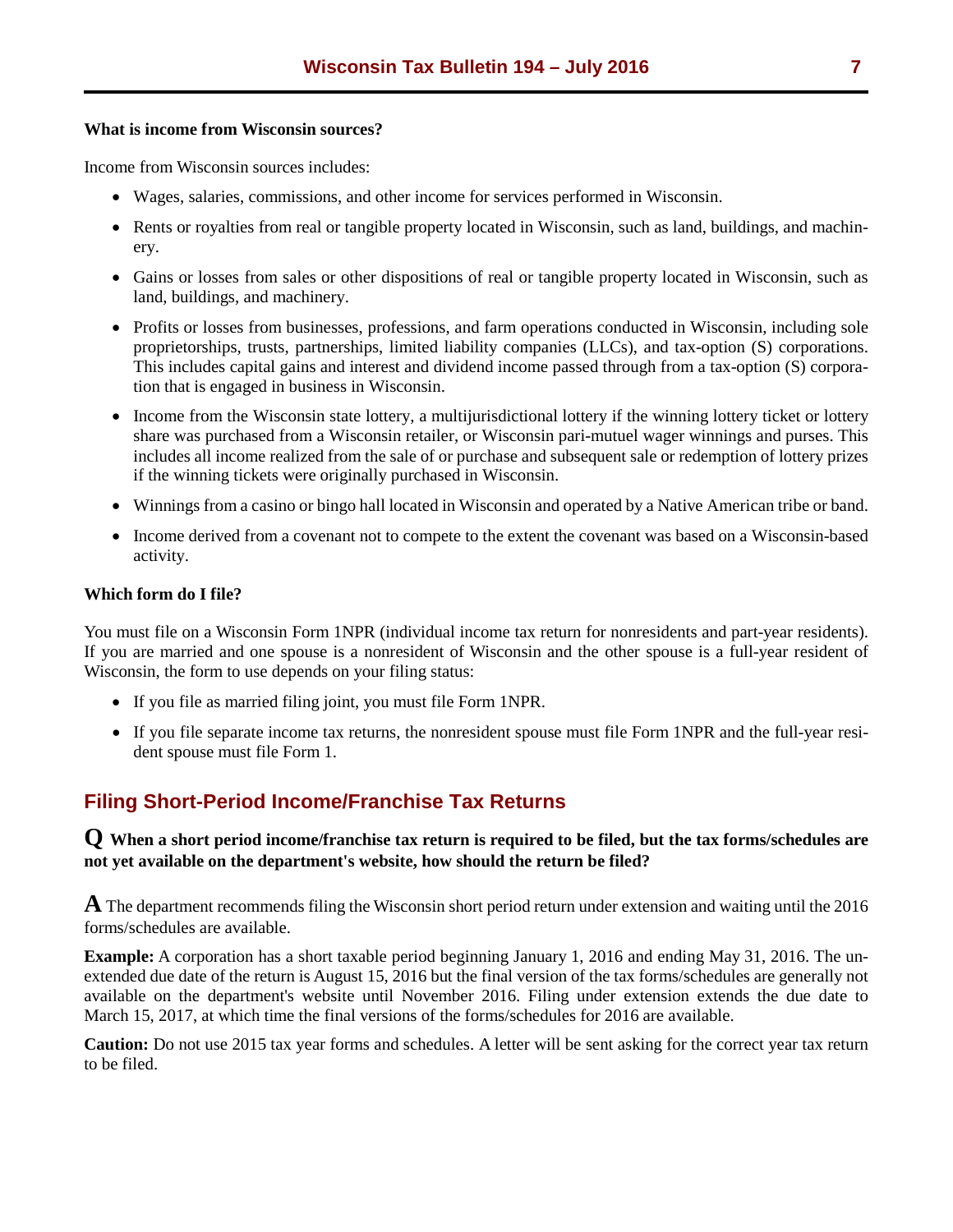## <span id="page-7-0"></span>**Medical Care Insurance Subtraction – Certain Premiums Can't Be Included**

Wisconsin allows a subtraction from income for the amount paid for medical care insurance. Below are certain limitations that apply when payments are made through employer-sponsored health insurance plans or after retirement. For purposes of the examples below, "taxable wages" means the amount reported on Box 1 of your Form W-2, *Wage and Tax Statement*.

## **EMPLOYER-SPONSORED HEALTH INSURANCE PLAN**

• Don't subtract medical care insurance premiums paid by an employer-sponsored health insurance plan unless the premiums are included in your taxable wages.

*Example.* You are an employee participating in your employer's health insurance plan. You are required to pay a share of the premium. Your share of the premium is paid by making a pre-tax reduction in your salary through payroll deductions. Because you are an employee whose insurance premiums are paid with money that is never included in your taxable wages, you can't subtract the premiums paid with that money.

- Don't subtract medical care insurance premiums paid through your employer's fringe benefit cafeteria plan or flexible spending account. These premiums would not be included in your taxable wages. Some employer's may identify these amounts as Internal Revenue Code sec. 125 or as a pre-tax deduction.
- Don't subtract medical care insurance identified on your Form W-2 in Box 12 with Code DD. This is insurance that was provided by your employer and cannot be claimed for the Wisconsin subtraction for medical care insurance.

## **UNUSED SICK LEAVE USED TO PAY PREMIUMS**

Don't subtract medical care insurance premiums paid through a health plan where your employer applies the value of unused sick leave to the cost of your medical care insurance (and you don't have the option to receive cash). The value of this unused sick leave is not included in your income.

#### **PREMIUMS PAID WITH RETIREMENT PLAN DISTRIBUTION**

Don't subtract medical care insurance premiums you elected to pay with tax-free distributions from a retirement plan made directly to the insurance provider as these distributions are not included in your income.

# **Manufacturing and Agriculture Credit**

Additional manufacturing and agriculture credit common questions have been added to our website: [reve](https://www.revenue.wi.gov/faqs/ise/manufagr.html)[nue.wi.gov/faqs/ise/manufagr.html.](https://www.revenue.wi.gov/Pages/FAQS/ise-MandA-general.aspx)

Summary of the new common questions:

- 29. Are state taxes a direct or indirect cost?
- 30. Are charitable donations/contributions a direct or indirect cost?
- 55. How do related party sales between combined group members affect the computation of the manufacturing credit?
- 56. If a company contracts with a service provider to manufacture its products, who qualifies to claim the manufacturing credit?

Reminder: Be sure to enter the personal property assessment account number(s) on line A and real property assessment parcel number(s) on line B of Schedule MA-M.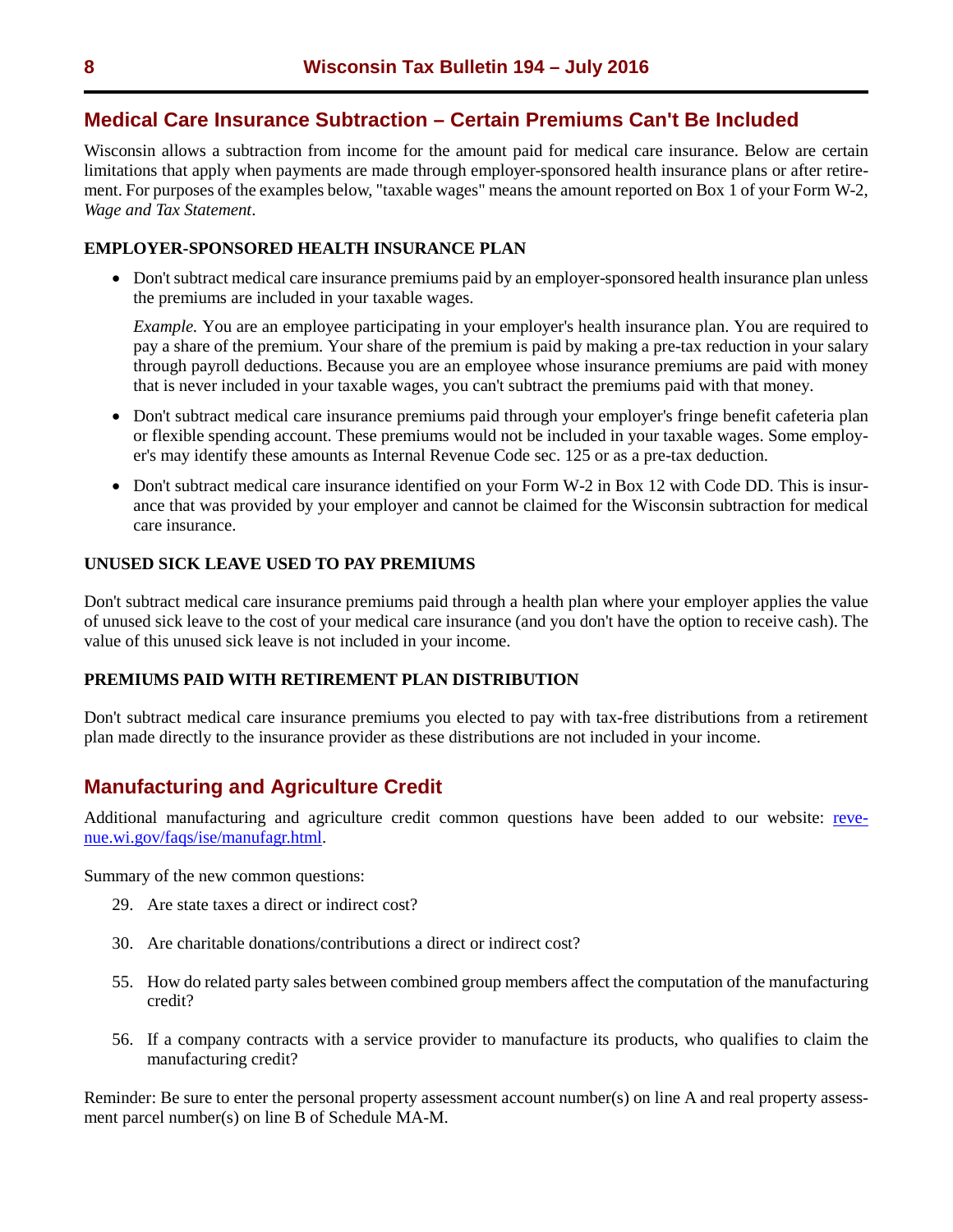## <span id="page-8-0"></span>**Wisconsin Economic Development Corporation Certified/Verified Tax Credits**

The Wisconsin Economic Development Corporation (WEDC) certifies and verifies the eligibility for various income/franchise tax credits. In order to process the income/franchise tax returns claiming the credits, a copy of WEDC's notice of certification/verification must be included with the tax return. Failing to include the notice will delay processing of the return until the notice is received.

The following income/franchise tax credits are WEDC certified/verified:

- Development Zones Credit (Schedule DC)
- Enterprise Zone Jobs Credit (Schedule EC)
- Economic Development Tax Credit (Schedule ED)
- Supplement to Federal Historic Rehabilitation Credit (Schedule HR)
- Jobs Tax Credit (Schedule JT)
- Technology Zone Credit (Schedule TC)
- Venture Capital Credits (Schedule VC)

## **Net Business Losses for Combined Groups – Pre-2009 Net Business Loss Lookback Period**

The lookback period for deducting corporate net business losses under [sec. 71.26\(4\),](http://docs.legis.wisconsin.gov/statutes/statutes/71/IV/26/4) Wis. Stats., was increased from 15 to 20 years by [2013 Wisconsin Act 145,](https://docs.legis.wisconsin.gov/2013/related/acts/145) effective for taxable years beginning on or after January 1, 2014. The change does not impact the lookback period for computing pre-2009 shareable net business losses. Under [sec. 71.255\(6\)\(bm\)1.,](https://docs.legis.wisconsin.gov/statutes/statutes/71/IV/255/6/bm/1) Wis. Stats., "pre-2009 net business loss carry-forward" means a corporation's total net Wisconsin business loss carry-forward computed under [sec. 71.26 \(4\)](https://docs.legis.wisconsin.gov/statutes/statutes/71/IV/26/4) or [71.45 \(4\),](https://docs.legis.wisconsin.gov/statutes/statutes/71/VII/45/4) Wis. Stats., *as of the beginning of its first taxable year that begins after December 31, 2008*, but not used by the corporation in any taxable year beginning before January 1, 2012. As a result, net business losses from taxable years prior to 1994 are expired and do not become part of the pre-2009 shareable net business loss carryforward unde[r sec. 71.255\(6\)\(bm\)2.,](https://docs.legis.wisconsin.gov/statutes/statutes/71/IV/255/6/bm/2) Wis. Stats.

# **Form XNOL, Carryback of Wisconsin Net Operating Loss, Q&A**

## **Q I have a Wisconsin net operating loss (NOL), but not a federal NOL. Can I carry the NOL forward or back and offset my loss against taxable income of another year?**

**A** Depending on whether you are a full-year resident, part-year resident, or nonresident of Wisconsin, you may or may not be allowed to claim a Wisconsin NOL.

#### *Full-Year Resident*

In order to claim a Wisconsin NOL, you must have a federal NOL.

#### *Part-Year Resident/Nonresident*

A federal NOL, although not computed on the federal income tax return filed with the Internal Revenue Service (IRS), may result for Wisconsin purposes if you are a part-year resident or nonresident of Wisconsin. The federal NOL should be refigured without regard to income which is not taxable to Wisconsin. If this results in a federal NOL, you are entitled to compute a Wisconsin NOL.

"Federal NOL" is your federal net operating loss as computed under the federal Internal Revenue Code in effect for Wisconsin tax purposes.

**Exception:** Losses from tax-option (S) corporations may be claimed even if there is no federal NOL. Wisconsin modifications cannot create an NOL except adjustments from tax-option (S) corporations.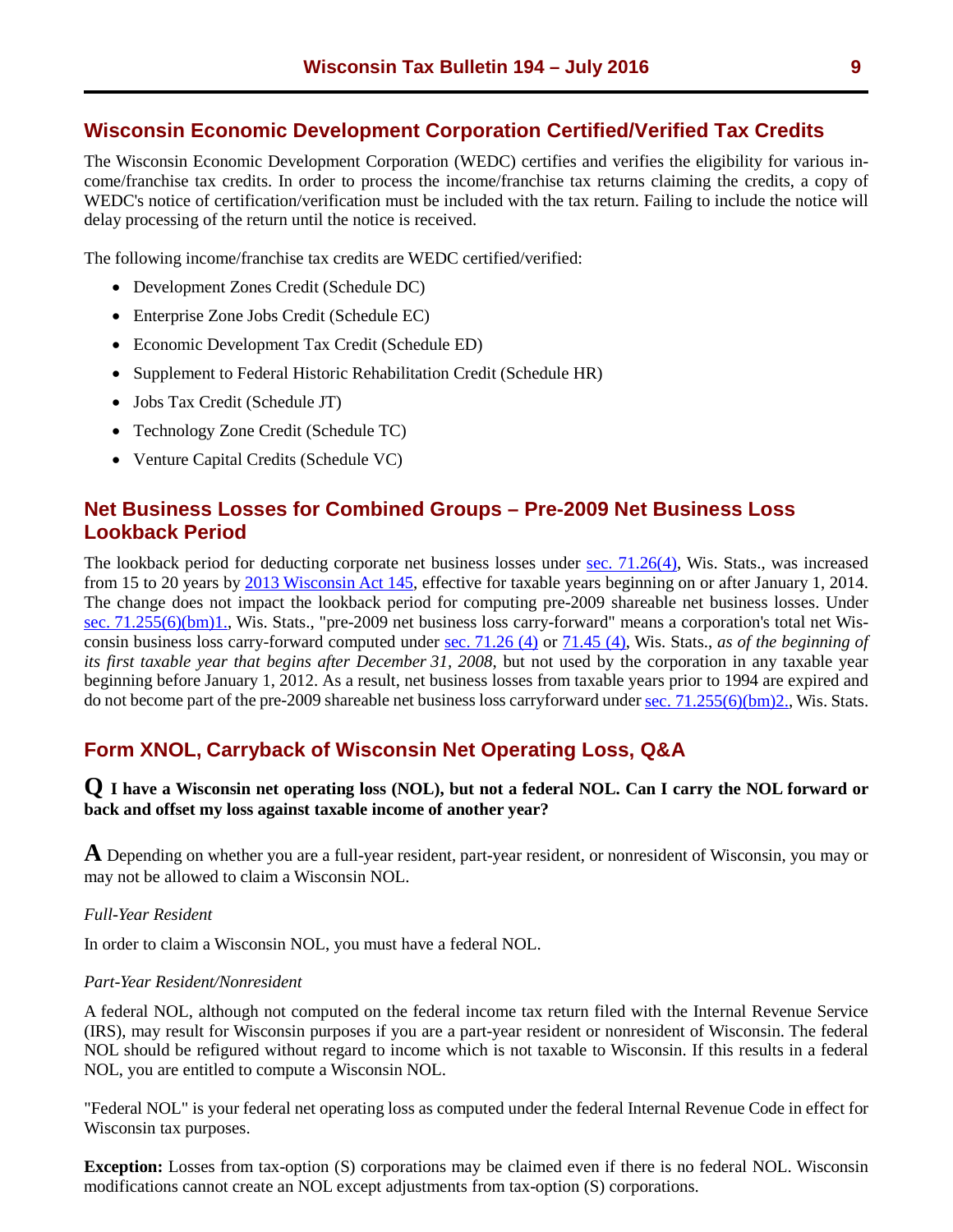# **Q What are Worksheets 1 through 4 and how do I use them?**

**A** Worksheets 1 through 4 are included in Wisconsin Publication 120, *Net Operating Losses for Individuals, Estates, and Trusts*. This publication is available on the department's website at [revenue.wi.gov/pubs/pb120.pdf.](https://www.revenue.wi.gov/pubs/pb120.pdf)

Worksheet 1 is used to compute your Wisconsin NOL. Complete this worksheet in the year you incur a Wisconsin NOL.

Worksheet 2 is used to compute your Wisconsin modified taxable income. "Modified taxable income" is the amount of NOL used in a carryback or carryforward year. If you carried back or carried forward your NOL, figure your modified taxable income for that year.

Worksheet 3 is used to keep track of your Wisconsin NOL. Record on Worksheet 3 the original amount of NOL incurred and the amount of loss used each year. The amount of loss used each year is equal to your Wisconsin modified taxable income as computed on Worksheet 2.

Worksheet 4 is used to figure the allowable deduction for a Wisconsin NOL carryback or carryforward. It is not necessary to use Worksheet 4 if your return for the year was filed on Form 1 and you are carrying back an NOL from that year.

Enclose copies of your NOL worksheets with your tax return for the year you incur the Wisconsin NOL and any other years for which you use an NOL carryback or carryforward.

# **Q I am a part-year Wisconsin resident. Should I use the same worksheets as a full-year resident?**

**A** Yes. However, the Wisconsin standard deduction and the personal exemption must be prorated for Worksheets 2 and 4. For more information, see the instructions for these worksheets in Wisconsin Publication 120.

## **Q What is Wisconsin Form X-NOL?**

**A** For an NOL incurred for a tax year beginning on or after January 1, 2014, you may carry back the entire NOL to the 1st or 2nd tax year before the loss. Any loss not used in the 2 preceding years can be carried forward until the NOL is used up or you complete the 20-year carryforward period.

Form X-NOL is used by residents, part-year residents, and nonresidents when carrying back a Wisconsin NOL. Use Form X-NOL for each year to which you are claiming a carryback of an NOL. For example, if you incurred an NOL for 2015 that you want to carry back to 2013 and 2014, you must file both a 2013 Form X-NOL and a 2014 Form X-NOL.

# **Q Can I carry back a loss incurred prior to January 1, 2014?**

**A** No. A Wisconsin NOL incurred prior to January 1, 2014, can only be carried forward and offset against Wisconsin taxable income for up to 15 years.

# **Q Is there any particular order to carry back the loss?**

**A** Yes. If you choose to carry back the loss to the second preceding year, compute the amount of loss allowed for this year first. You may then use any remaining loss in the first preceding year and each succeeding year for up to 20 years from the year you incurred the loss.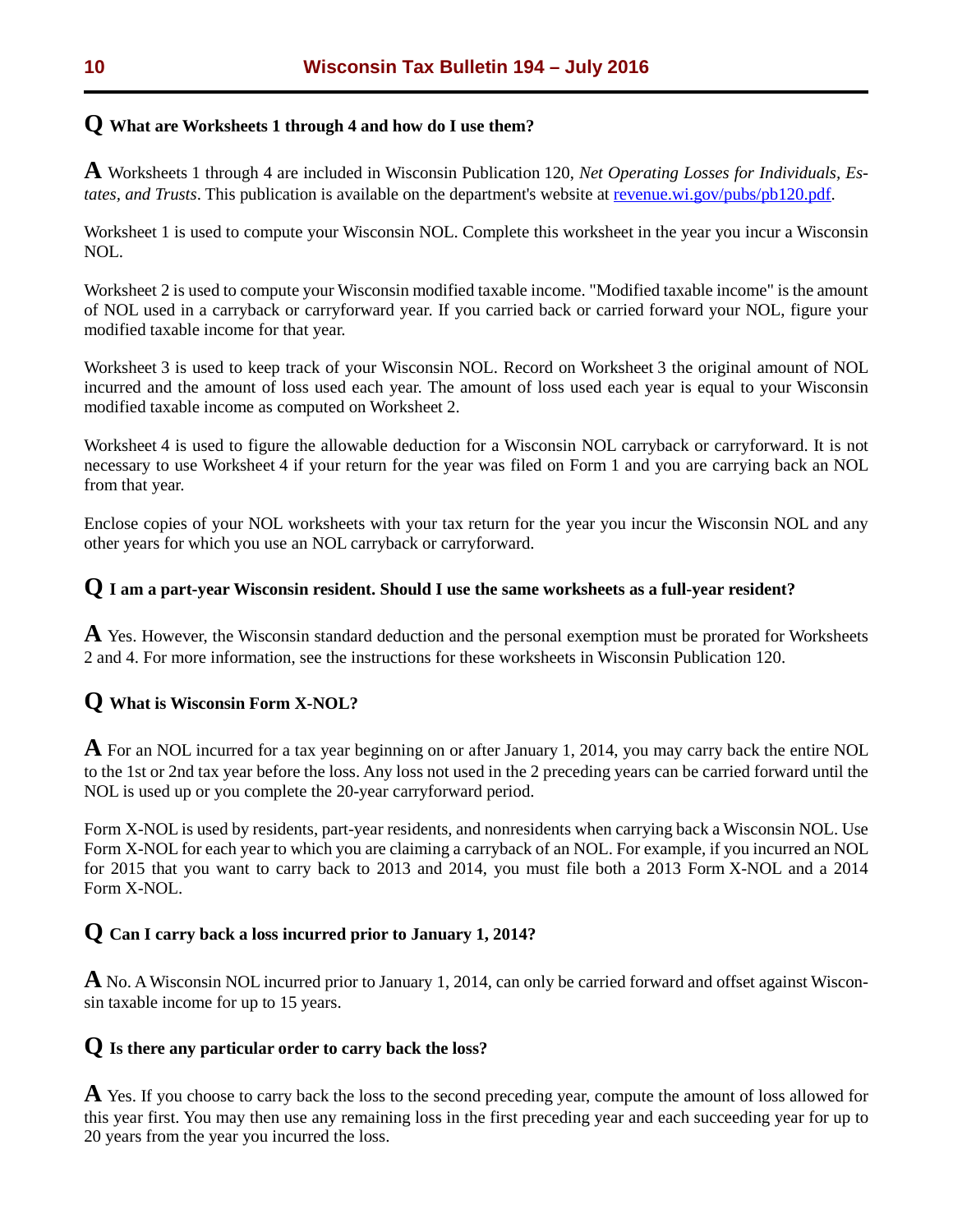If you choose to carry the loss back to only the first preceding year, compute the amount of loss allowed. You may then use any remaining loss for each succeeding year for up to 20 years from the year you incurred the loss.

## **Q Federal law does not allow nonbusiness deductions in excess of nonbusiness income in computing the NOL. What is the difference between business and nonbusiness income and deductions?**

**A** Business income and deductions are those that are related to your trade or business or your employment. Nonbusiness income and deductions are those that are unrelated to your trade or business or your employment.

Some examples of business and non-business income and deductions are as follows:

| Business income                                                      | Nonbusiness income                                 |
|----------------------------------------------------------------------|----------------------------------------------------|
| Salaries and wages<br>Self-employment income                         | Dividends                                          |
| Business income from tax-option (S) corporations<br>and partnerships | Interest<br>Alimony                                |
| Rental income                                                        | Pensions and annuities                             |
| Unemployment compensation                                            | Nonbusiness deductions                             |
| <b>Business deductions</b><br>Rental losses                          | Federal standard deduction<br><b>IRA</b> deduction |
| <b>Educator</b> expenses                                             | Student loan interest deduction                    |
| Business losses from tax-option (S) corporations and<br>partnerships | Alimony paid                                       |
|                                                                      |                                                    |

Self-employed health insurance deduction

See federal Publication 536, Wisconsin Publication 120, and the instructions for federal Form 1045 for more details.

## **Q Will I have the same business and nonbusiness income and deductions for federal as for Wisconsin?**

**A** If there are any adjustments made on Wisconsin Schedule I or additions and subtractions on lines 4 and 11 of Wisconsin Form 1, your business and nonbusiness income and deductions will differ from federal purposes. For example, if you had \$600 of interest income for federal purposes, and a subtraction of \$200 for interest from U.S. Government securities on line 7 of Form 1, you would only include \$400 of interest income as nonbusiness income (\$600 less \$200 U.S. Government interest).

## **Q What are considered business capital gains?**

**A** Business capital gains include gains from the sale of business assets as reported on federal Form 4797 and those capital gains as reported on Wisconsin Schedule 3K-1 and 5K-1.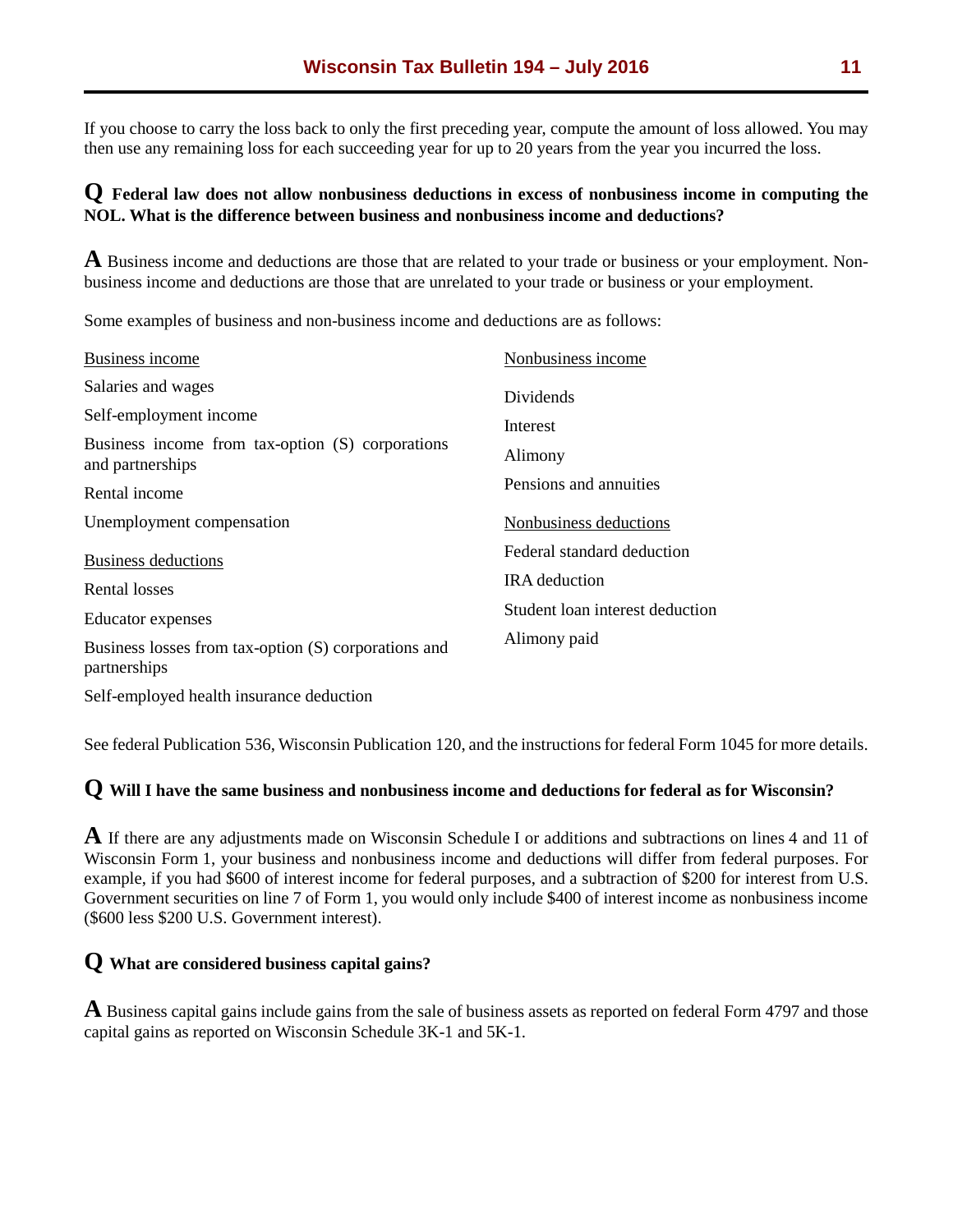## <span id="page-11-0"></span>**Sheboygan County Adopts County Tax Effective January 1, 2017**

**Beginning January 1, 2017,** the county sales and use tax will be in effect in Sheboygan County. This brings the number counties that have adopted the 0.5% county tax to 63.

Information about which sales and purchases are subject to the county sales or use tax and transitional provisions that apply to Sheboygan County sales can be found in Wisconsin [Publication 201,](https://www.revenue.wi.gov/pubs/pb201.pdf) *Wisconsin Sales and Use Tax Information*.

# **City of Rhinelander Adopts Premier Resort Area Tax Effective January 1, 2017**

**Beginning January 1, 2017,** the 0.5% premier resort area tax will be in effect in the City of Rhinelander. The authority to impose this tax is provided in [2015 Wis. Act 55.](https://docs.legis.wisconsin.gov/2015/related/acts/55)

Sellers who (1) make taxable sales of products or services within the City of Rhinelander and (2) are classified under one of the Standard Industrial Classification numbers noted in the department's Premier Resort Area Tax [Common Question,](https://www.revenue.wi.gov/Pages/FAQS/home.aspx) must remit premier resort area tax on such sales.

For more information about the premier resort area tax, see [Publication 403,](https://www.revenue.wi.gov/pubs/pb403.pdf) *Premier Resort Area Tax*.

# **Boat Docking Q&A**

**Q Are boat docking and boat storage charges subject to sales tax?**

**A** Yes. Sales tax applies to providing storage space for boats. The charge for docking a boat is also taxable.

# **Building Materials Exemption Q&A**

**Q Should a construction contractor or subcontractor check the box for "single purchase" or "continuous" on the exemption certificate it provides to its vendor when making purchases of exempt building materials that become a component of a facility owned by a qualifying exempt entity?** 

**A**A contractor may check either box on the exemption certificate.

- When a contractor checks the *continuous box*, the vendor should treat that exemption certificate as applying to every purchase the contractor makes until the contractor indicates it should be revoked. If the contractor is only purchasing from the vendor for one project at a time, the contractor can revoke the exemption certificate at the end of the exempt project and not risk the vendor applying the exemption to other projects where the materials may be taxable.
- When a contractor checks the *single purchase box*, the exemption certificate applies to all purchases under a particular purchase order, even if multiple invoices are issued on that purchase order. When there are multiple purchase orders for a project, an exemption certificate should be submitted for each purchase order.

See the article titled "New Sales and Use Tax Exemption Effective January 1, 2016 - Building Materials That Become Part of a Local Government or Qualifying Nonprofit Facility," beginning on page 19 of *[Wisconsin Tax](https://www.revenue.wi.gov/ise/wtb/192.pdf)  [Bulletin](https://www.revenue.wi.gov/ise/wtb/192.pdf)* #192 (January 2016) for additional information.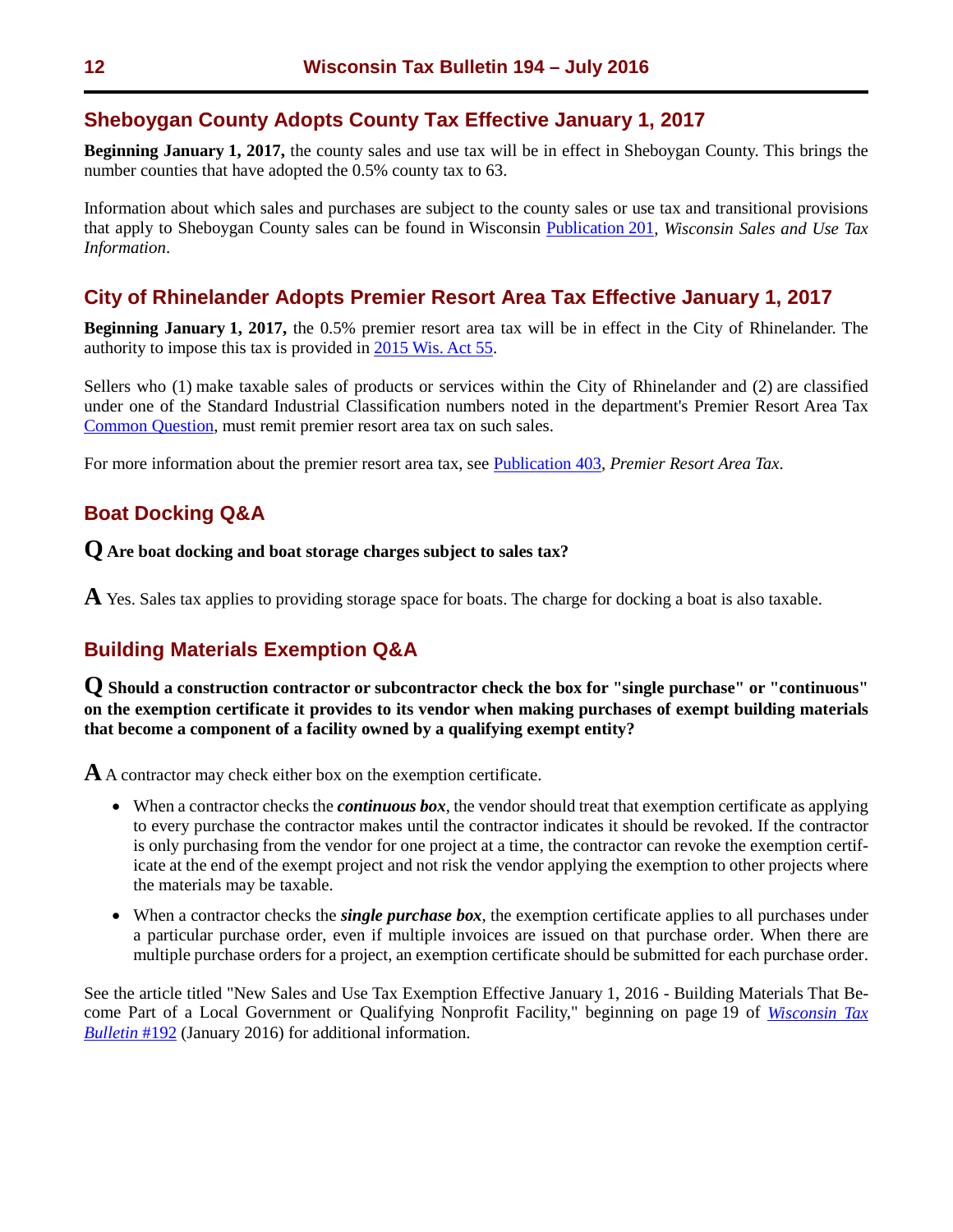## <span id="page-12-0"></span>**Purchases of Taxable Products or Services on Behalf of Charitable Organizations**

Certain nonprofit organizations are exempt from Wisconsin sales or use tax on their purchases of taxable products and services. Organizations that qualify for this exemption include those organized and operated exclusively for religious, charitable, scientific or educational purposes. These organizations are typically provided tax exempt status under sec. 501(c)(3) of the Internal Revenue Code.

#### **How to claim an exemption**

In order to claim an exemption from tax on its purchases, a qualifying nonprofit organization located in Wisconsin must apply for a Certificate of Exempt Status (CES) number with the Wisconsin Department of Revenue using Form S-103. The purchaser must provide its CES number to the seller in order to claim the exemption.

A qualifying nonprofit organization located out-of-state is also exempt from tax on its purchases. The qualifying out-of-state organization may use the Wisconsin sales and use tax exemption certificate, Form S-211, to purchase without tax even though it has not been issued a Wisconsin CES number.

#### **Exemption applies to the organization**

This exemption only applies to sales made to the qualifying organization. A sale made to an individual is subject to sales tax, even if the products or services purchased are intended for the exempt organization and the individual is reimbursed by the organization for the purchase.

**Exception:** When an individual makes a purchase on behalf of an exempt organization and the invoice or billing document identifies the organization as the purchaser, the purchase is exempt from Wisconsin sales and use tax provided the individual gives the seller the organization's CES number, or a properly completed exemption certificate (e.g., Form S-211).

If making payment using personal funds, the individual must also provide the seller a written statement from the organization indicating the individual is authorized to make the purchase on behalf of the organization and that the organization will reimburse the individual for the purchase.

The seller must keep the exemption certificate and/or record the CES number on the copy of the invoice the seller keeps.

**Example 1:** An organization holding a CES number orders office supplies. The organization provides the seller a properly completed exemption certificate identifying the organization as the purchaser. The seller issues an invoice identifying the organization as the purchaser. The organization pays using a check drawn on the organization's bank account. The sale of office supplies to the organization is exempt from Wisconsin sales tax.

**Example 2:** An individual purchases office supplies on behalf of a qualifying organization. The individual provides the seller the organization's CES number and a letter from the organization stating the individual is authorized to make the purchase for the organization. The sale is written up in the organization's name. The individual pays for the purchase using his personal credit card and is subsequently reimbursed by the organization for the purchase price. The sale of office supplies to the organization is exempt from Wisconsin sales tax.

**Example 3:** An individual purchases office supplies on behalf of a qualifying nonprofit organization. The invoice is written up in the individual's name. The individual pays for the purchase using his personal credit card and is subsequently reimbursed by the organization for the purchase price. The sale of office supplies is subject to Wisconsin sales tax, as the sale was made to an individual. Neither the organization nor the individual are allowed a refund of sales tax paid.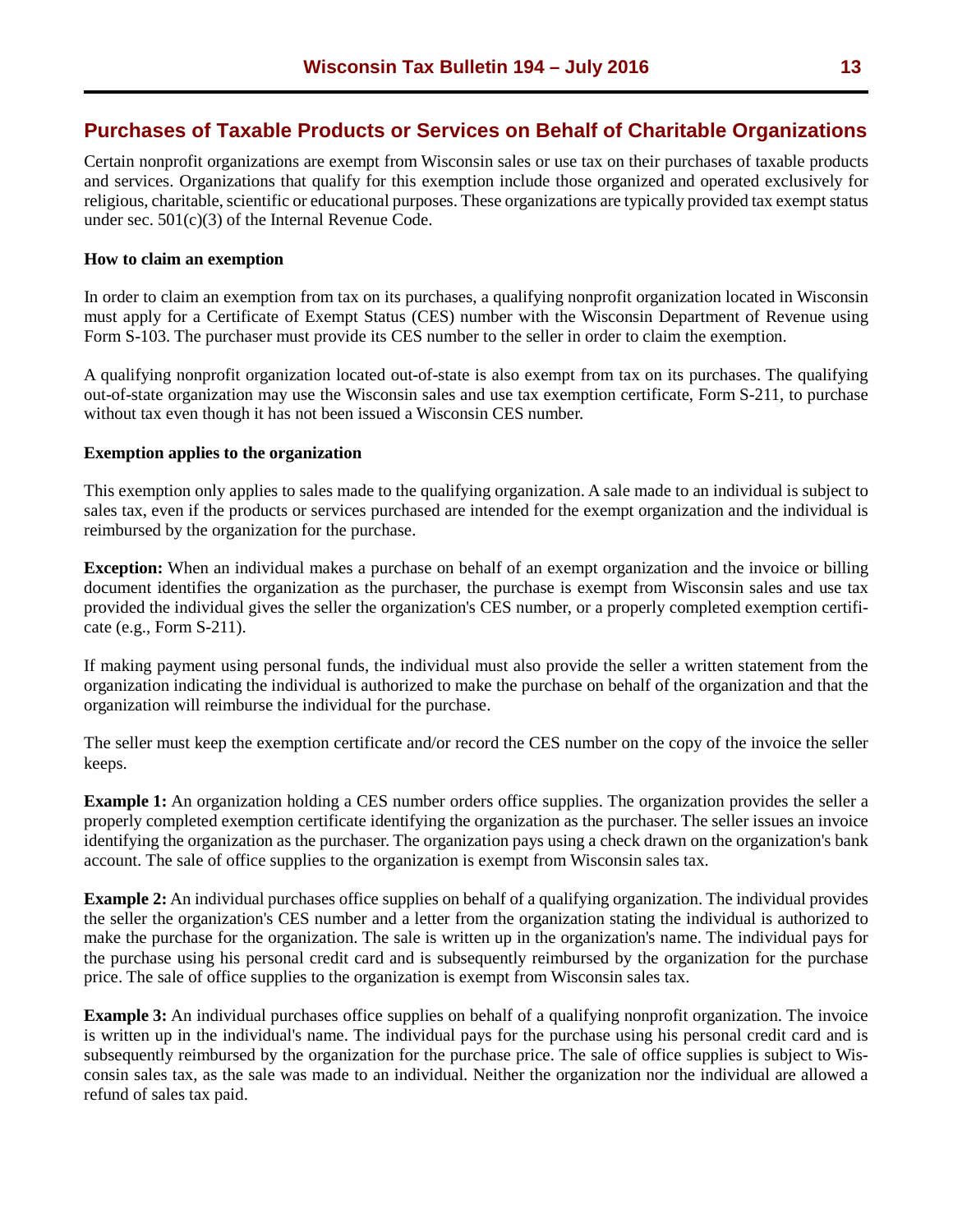# <span id="page-13-0"></span>**Claiming a Refund of Tax Paid on the Federal Excise Tax Imposed on Heavy Trucks and Trailers**

The federal excise tax imposed on the first retail sale of heavy trucks and trailers under s. 4051 of the Internal Revenue Code *is not included* in the retailer's taxable sales price, if the retailer separately states the federal excise tax on the invoice, bill of sale, or similar document that it gives to the purchaser. See the article titled ["Change in](https://www.revenue.wi.gov/Pages/TaxPro/2016/news-2016-160419.aspx)  [Taxes Included in Sales Price – Federal Excise Tax on Heavy Trucks and Trailers.](https://www.revenue.wi.gov/Pages/TaxPro/2016/news-2016-160419.aspx)"

Since this law change took effect retroactively to September 1, 2014, it may have resulted in an overpayment of sales tax. A claim for refund for the overpayment of tax may be filed by the seller or buyer, but not by both. The information below provides the general rules for filing a claim for refund.

## **Sellers**

A seller who paid sales or use taxes in error to the Department of Revenue on the federal excise tax on heavy trucks and trailers may file a claim for refund. A seller choosing to file a claim for refund can amend a previously filed *Sales and Use Tax Return* through one of the following methods:

- File electronically using *[My Tax Account](https://tap.revenue.wi.gov/mta/)*.
- File on paper using Form [ST-12.](https://www.revenue.wi.gov/forms/sales/index.html)
- Send a letter to the Department of Revenue, as described in Part IV.A.3. of [Publication](https://www.revenue.wi.gov/pubs/pb216.pdf) 216, *Filing Claims for Refund of Sales or Use Tax*.

A seller is not required to file a claim for refund of the federal excise tax on heavy trucks and trailers and may direct the buyer to request a refund of overpaid tax directly from the Department of Revenue (see "Buyers" below). If a seller is refunded tax and interest by the Department of Revenue for tax collected from a buyer, the seller is required to return the tax and interest to the buyer or to the Department of Revenue within 90 days after the date of the refund.

#### **Buyers**

A buyer may file a claim for refund of use tax the buyer paid in error on the federal excise tax on heavy trucks and trailers.

*Tax Paid to Seller -* If a buyer overpaid tax to a seller and the total tax is at least \$50, the buyer may request a claim for refund of overpaid sales or use tax directly from the Department of Revenue, using one of the following methods:

- If the buyer has filed a buyer's claim for refund in the past Use *[My Tax Account](https://tap.revenue.wi.gov/mta/_/)*.
- If the buyer has not filed a buyer's claim for refund before, file electronically *[Use File a buyer's claim for](https://tap.revenue.wi.gov/services/_/#1)  [refund – sales tax](https://tap.revenue.wi.gov/services/_/#1)*.
- Use paper [Form S-220,](https://www.revenue.wi.gov/DORForms/s-220.pdf) *Buyer's Claim for Refund of Wisconsin State, County, and Stadium Sales Taxes*, (also known as Form BCR). [Form S-220a,](https://www.revenue.wi.gov/DORForms/s-220a.pdf) *Schedule P, Attachment to Buyer's Claim for Refund of Wisconsin State, County, and Stadium Sales Taxes*, must be completed and attached to Form S-220 for each seller to whom the buyer paid sales or use tax in error.

**Note:** A buyer may file a claim for refund even if the total tax is less than \$50, if the seller has ceased operating business, the buyer is being field audited, or the periods covered in the claim for refund are within the statute of limitations for the buyer but are closed to the seller. See Part III.B.2 in [Publication 216,](https://www.revenue.wi.gov/pubs/pb216.pdf) *Filing Claims for Refund of Sales or Use Tax*, for more information.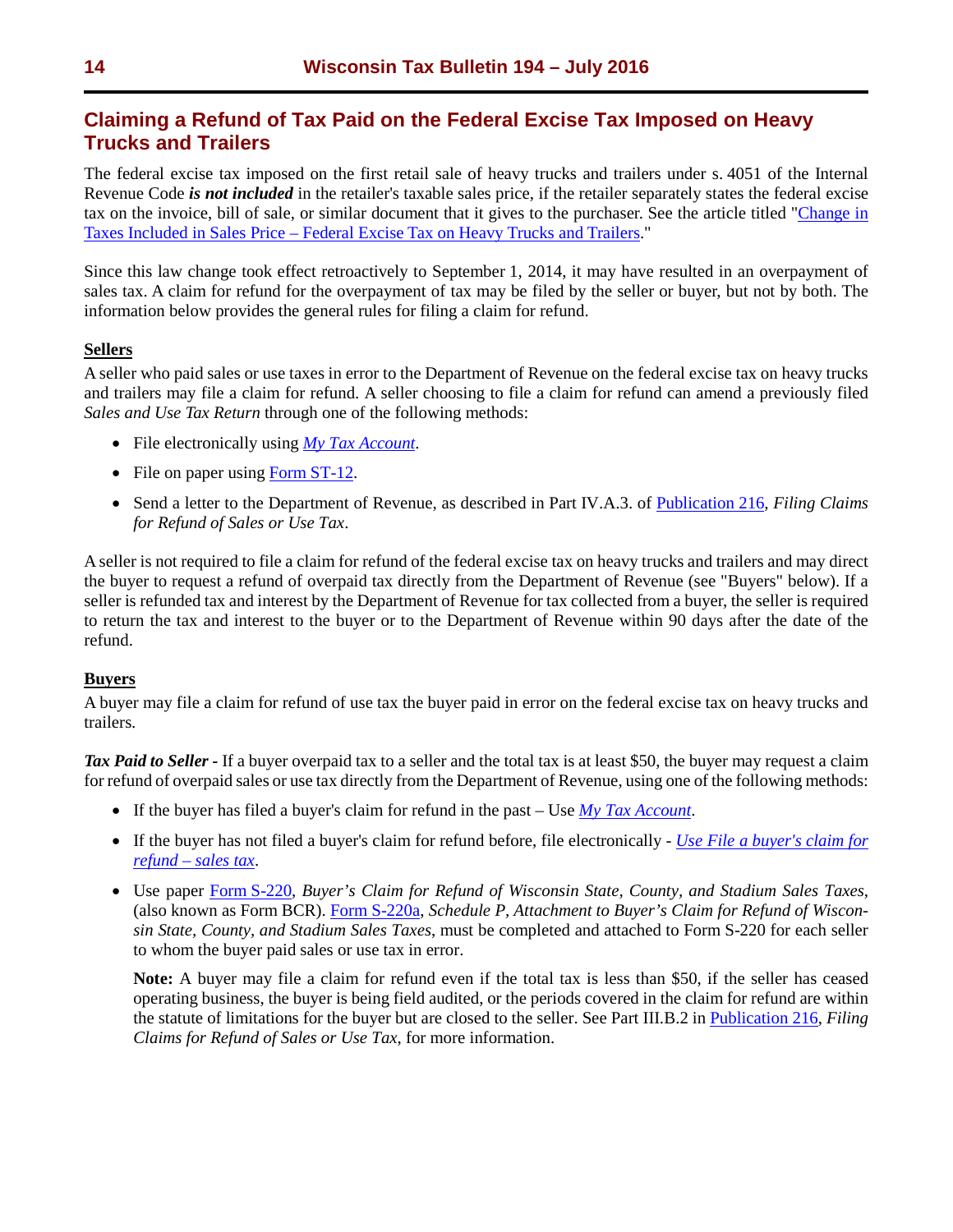<span id="page-14-0"></span>*Tax Paid to Department of Revenue* - A buyer claiming a refund of use tax paid directly to the Department of Revenue may amend a previously filed *Sales and Use Tax Return* through one of the following methods:

- File electronically using *[My Tax Account](https://tap.revenue.wi.gov/mta/)*.
- File on paper using Form [ST-12.](https://www.revenue.wi.gov/forms/sales/index.html)
- Send a letter to the Department of Revenue, as described in Part IV.B.2. of [Publication](https://www.revenue.wi.gov/pubs/pb216.pdf) 216, *Filing Claims for Refund of Sales or Use Tax*.

*Tax Paid to Another State Agency* - Buyers claiming a refund of use tax paid to another state agency (e.g., Department of Transportation), must submit their request directly to the Department of Revenue, as described in Part IV.B.3. of [Publication 216,](https://www.revenue.wi.gov/pubs/pb216.pdf) *Filing Claims for Refund of Sales or Use Tax*.

# **Motor Vehicle Dealers' Measure of Use Tax Increased to \$154 Effective January 1, 2017**

Wisconsin licensed motor vehicle dealers are permitted to report use tax on a certain dollar amount per plate per month for the use of motor vehicles assigned to certain employees and dealership owners.

The reason for the increase to \$154 per plate is that sec.  $77.53(1m)(a)$ , Wis. Stats. (2013-14), requires that the Department of Revenue annually adjust the amount subject to use tax to reflect the annual percentage change in the U.S. Consumer Price Index for All Urban Consumers, U.S. City Average, as determined by the U.S. Department of Labor for the 12 month period ending June 30.

This index was 238.638 as of June 30, 2015 and increased to 241.038 as of June 30, 2016. Consequently, since the index changed over this period by over 1.0%, the measure of use tax for dealers' motor vehicle license plates is adjusted upward from \$152 to \$154 as of January 1, 2017 (\$152 X (241.038/238.638) = \$154, rounded to the nearest whole dollar).

# **New Sales Tax Publications**

The Department of Revenue has developed three new sales and use tax publications. The new publications are available on the department's website.

- 1. Funeral Homes – [Publication 246](https://www.revenue.wi.gov/pubs/pb246.pdf) explains how Wisconsin sales and use taxes affect funeral homes.
- 2. Hospitals and Medical Clinics  [Publication 248](https://www.revenue.wi.gov/pubs/pb248.pdf) explains how Wisconsin sales and use taxes affect hospitals and medical clinics.
- 3. Disaster Relief – [Publication 411](http://www.revenue.wi.gov/pubs/pb411.pdf) discusses exemptions available to qualifying out-of-state businesses and out-of-state employees who are in Wisconsin solely to perform disaster relief work in connection with a state of emergency declared by the governor.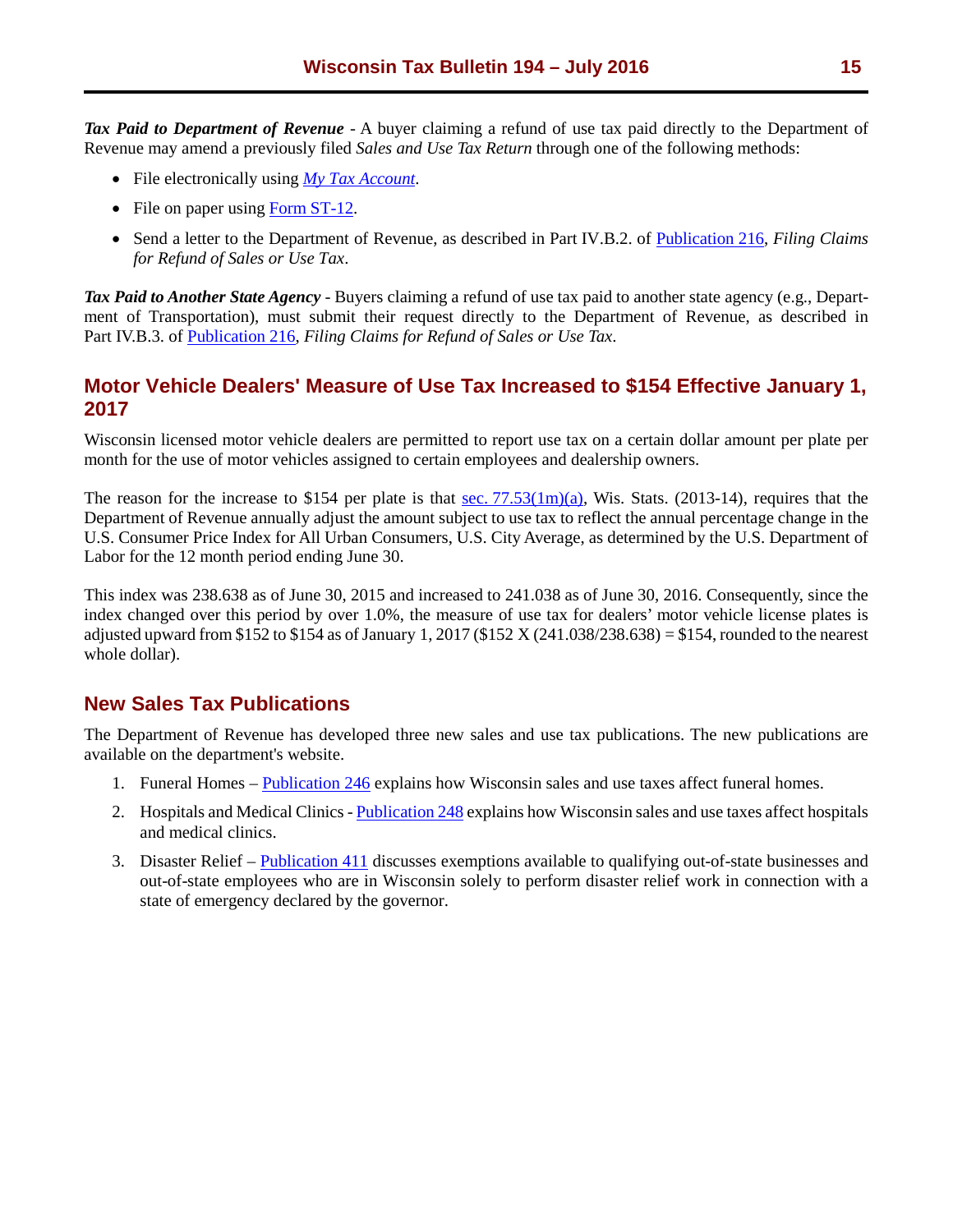# *Report on Litig a tion*

*Summarized below are recent significant Wisconsin Tax Appeals Commission (WTAC) and Wisconsin Court decisions.* 

The following decisions are included:

| Individual Income Tax               |  |
|-------------------------------------|--|
| Wisconsin itemized deduction credit |  |

# **INDIVIDUAL INCOME TAX**

**Wisconsin itemized deduction credit.** *Ervin and Beverly Colton vs. Wisconsin Department of Revenue* I— (Wisconsin Tax Appeals Commission, May 10, 2016). The issue in this case is whether the federal overall limitation on itemized deductions should be taken into account in computing the Wisconsin itemized deduction credit.

During 2013, the taxpayers were full-year residents of and were domiciled in Wisconsin. On their 2013 Wisconsin individual income tax return, the taxpayers claimed an itemized deduction credit (IDC). The itemized deductions used in calculating the IDC consisted of investment interest expense and charitable contributions reflected on Schedule A of the taxpayers' 2013 federal income tax return. In 2013, the taxpayers were subject to the federal alternative minimum tax but not to the Wisconsin alternative minimum tax.

By notice dated September 22, 2014, the department assessed additional income tax against the taxpayers for calendar year 2013. The department's assessment resulted from its reduction of the amount of the taxpayers' itemized deduction for charitable contributions by reason of its application of Internal Revenue Code (IRC) sec. 68, which provides for an overall limitation of itemized deductions for federal income tax purposes based on specified income thresholds. The taxpayers' income for 2013 exceeded the income threshold applicable to their filing status for the purposes of claiming itemized deductions.

The taxpayers timely filed a petition for redetermination of the department's assessment which was granted in part and denied in part by notice dated December 15, 2014. The taxpayers timely filed a petition for review with the Commission on February 9, 2015, appealing the department's partial denial.

The taxpayers made several arguments that the overall limitations on itemized deductions under IRC sec. 68 should not apply in determining the Wisconsin IDC. The arguments include:

- Section 71.07(5) does not claim a specific reference to IRC sec. 68 and the department is wrongly reading the provision into the statute in order to reduce the IDC.
- When IRC sec. 68 was in effect during 1991 through 2009, the department had taken the position that it did not apply for purposes of calculating the IDC and that the 2013 version of IRC sec. 68 reads the same in all material respects.
- Section 55 of the IRC imposes a federal alternative minimum tax (AMT), which may apply to higher-income taxpayers claiming certain tax benefits which reduce their regular tax. The AMT is calculated separately from regular tax, and taxpayers subject to the federal AMT pay the higher of their regular tax or their AMT. Internal Revenue Code sec. 56(b)(1)(F) provides that, when calculating federal AMT income, as opposed to regular income, IRC sec. 68 does not apply. Consequently, an individual paying federal AMT does not apply the IRC sec. 68 overall limitation to his or her itemized deductions in calculating the AMT.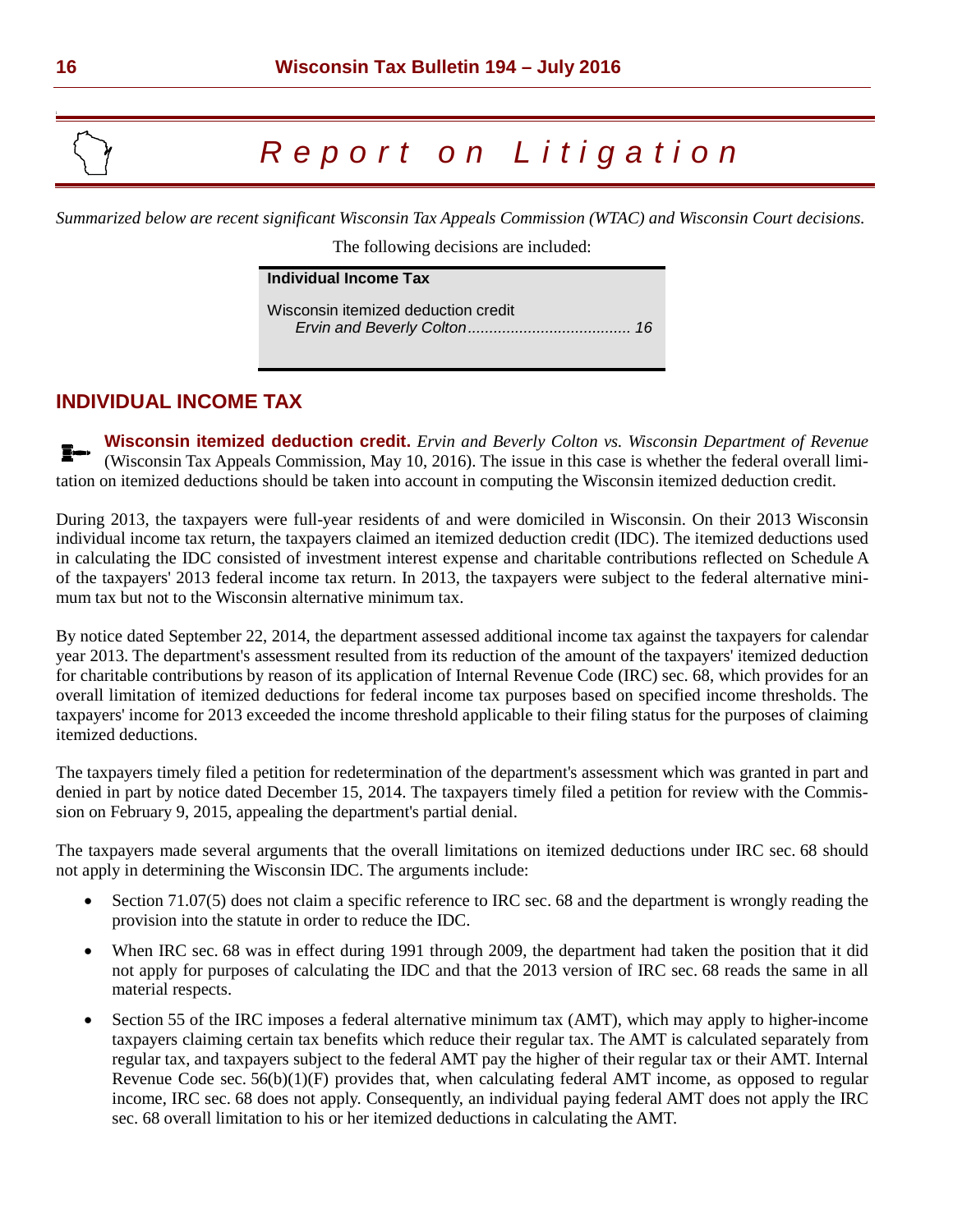The Tax Appeals Commission concluded:

- For tax year 2013, the Wisconsin statutory definition of "federal internal revenue code" in Wis. Stat. sec. 71.01(6)(h) included IRC sec. 68.
- To the extent a taxpayer is subject to the IRC sec. 68 overall limitation on itemized deductions for federal income tax purposes, "the amounts allowed as itemized deductions" for purposes of calculating the Wisconsin IDC under Wis. Stat. sec. 71.07(5) are subject to the IRC sec. 68 overall limitation.
- The taxpayers' federal itemized deductions were not subject to the IRC sec. 68 overall limitation because the taxpayers were subject to the federal AMT to which the limitation does not apply. Thus, "the amounts allowed as itemized deductions" for purposes of calculating the taxpayers' Wisconsin IDC are not subject to the limitation.

The department has not appealed this decision.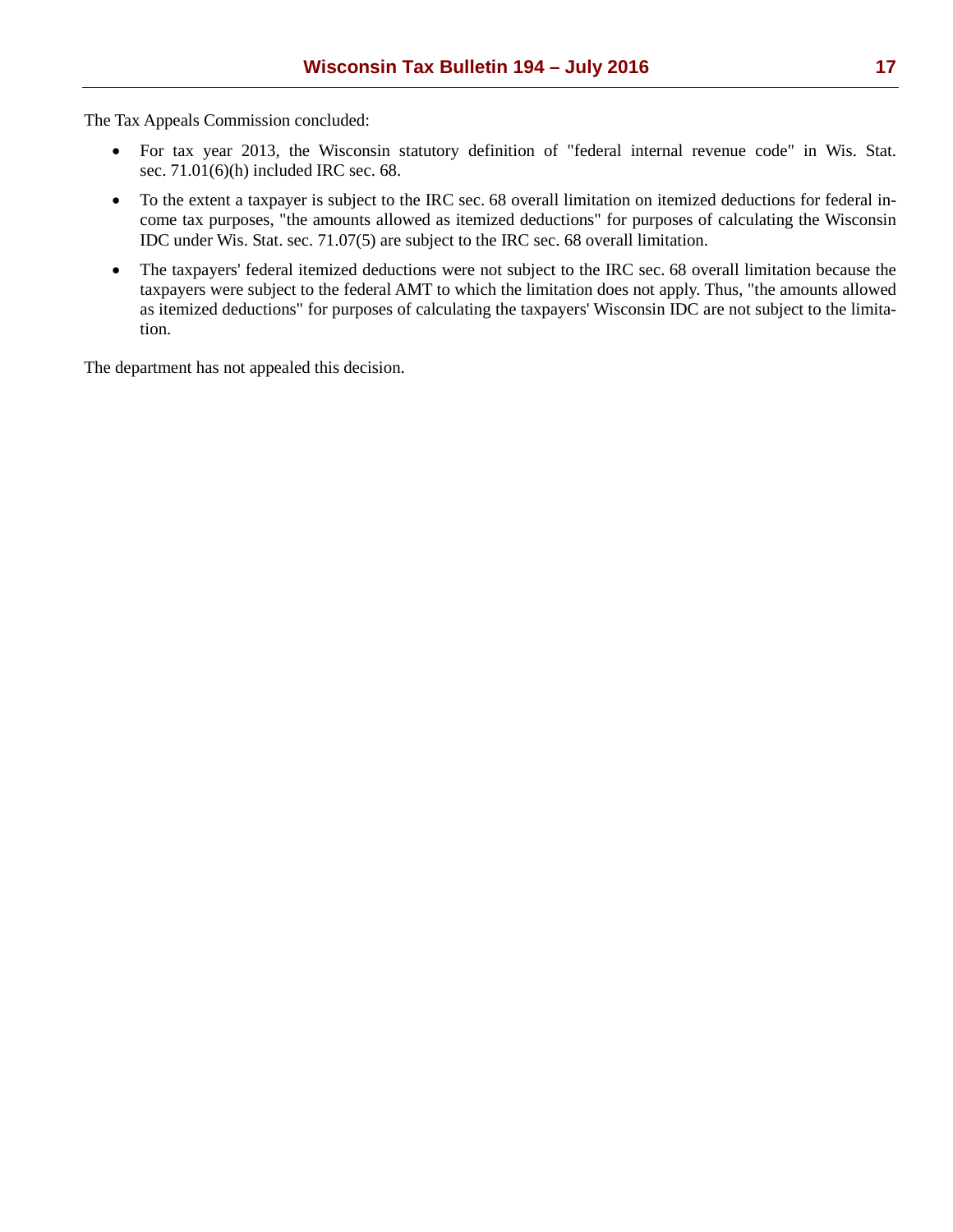# *Private Letter Rulings*

*"Private letter rulings" are written statements issued to a taxpayer by the department, that interpret Wisconsin tax laws based on the taxpayer's specific set of facts. Any taxpayer may rely upon the ruling to the extent the facts are the same as those in the ruling.* 

*The ruling number is interpreted as follows: The "W" is for "Wisconsin"; the first four digits are the year and week the ruling becomes available for publication (80 days after it is issued to the taxpayer); the last three digits are the number in the series of rulings issued that year. The date is the date the ruling was issued.* 

*Certain information that could identify the taxpayer has been deleted. Additional information is available in Wisconsin Publication 111, "How to Get a Private Letter Ruling From the Wisconsin Department of Revenue."*

The following private letter ruling is included:

**Sales and Use Tax** Mobile point of sale device W1618001 (p. 18)

## **W1618001**

**February 11, 2016**

**Type Tax:** Sales and Use Tax

**Issue:** Mobile point of sale device

**Statutes:** Sections  $77.52(1)(a)$  and  $77.52(2)(a)2.a$ ., Wis. Stats. (2013-14)

Thank you for your letter dated October 5, 2015, requesting a private letter ruling.

#### **Facts, as provided by you:**

Company A is one of the largest full service casual dining companies with restaurant locations in most states including Wisconsin. Company A has initiated a pilot program incorporating the use of a mobile point of sale device (herein "Mobile Point of Sale Device" or "Device") that will accommodate tabletop menu, ordering, and payment in some of its Wisconsin locations. The Mobile Point of Sale Device is an Android tablet with a touch screen interface located at each table that provides pictures/detailed descriptions of the menu items and allows customers to place drink, appetizer, and entree orders, and pay their check directly through the Device. The customer has the option to pay their guest check by credit card, debit card, or gift card on the Device. Alternatively, it can be paid through their server/wait staff if preferred.

The Mobile Point of Sale Device also allows restaurants the option to enhance the customer experience by allowing access to premium content located on the Device. This content could include news, sports, access to social media, selecting songs to be played on the restaurant's playlist as well as access to interactive games. Company A will charge separate fees for access to games on the Device, access to current news and social media, and for song selections. The game application software resides within each Device. During the pilot phase, Company A intends to charge only for game fees, and the use of the Device to access news content will be free. The premium content fee will be included as a line item on the customer's food and beverage bill. The vendor ("Vendor") of the Mobile Point of Sale Device has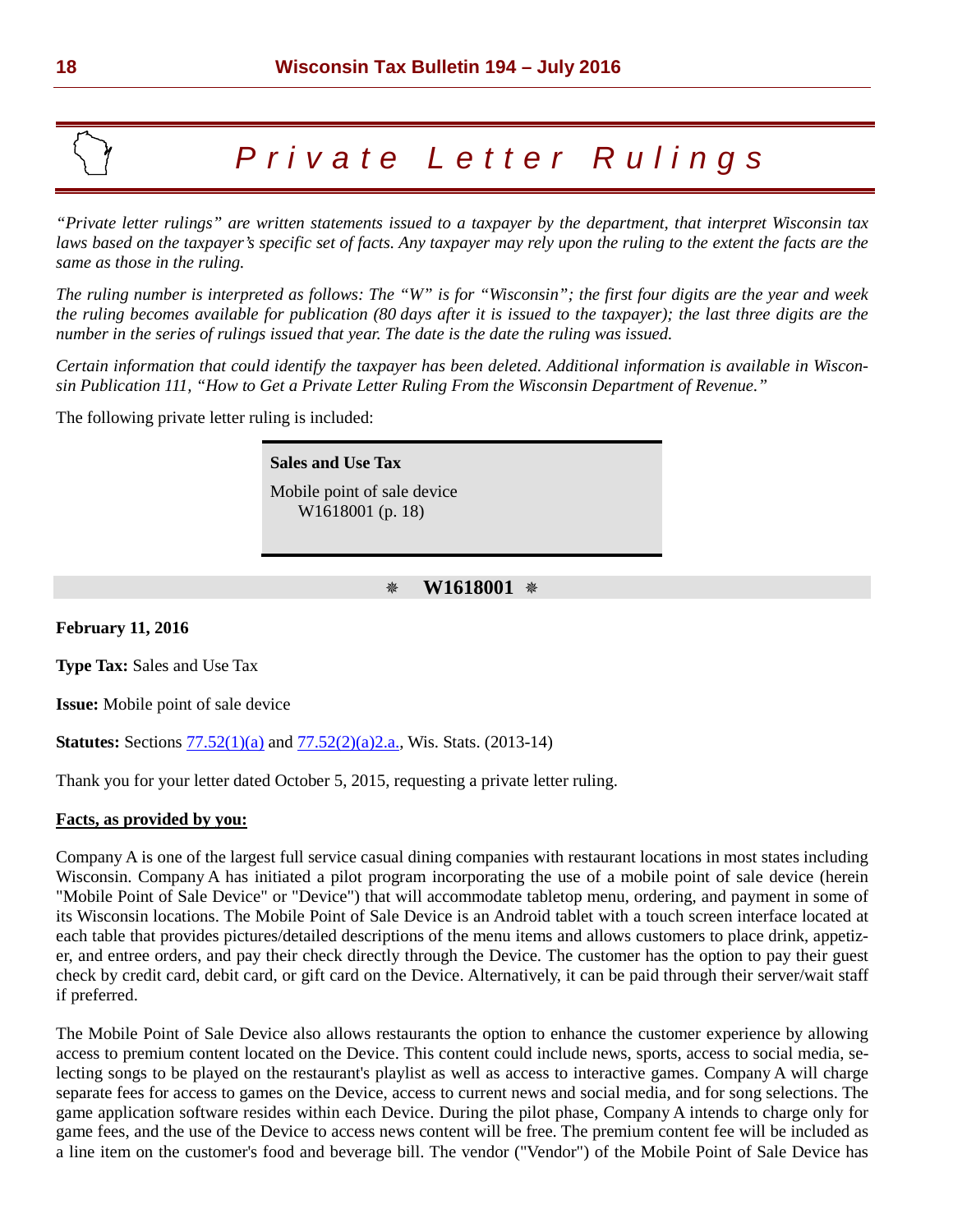indicated to Company A that at the average restaurant over 80% of the restaurant customers use the Device for ordering and/or payment at the end of the meal, while only 12-20% of the customers access any premium content located on the Device.

The owner of the Devices charges Company A a monthly service fee for the use of the Devices. Per the agreement between Vendor and Company A will be responsible for the collection of the revenue generated by accessing the premium content and collection/remittance of any applicable state or local taxes imposed on the transactions. Additionally, Vendor may also charge monthly commissions to Company A as a percentage of the game fee and song fee income. Company A will be required to pay to Vendor a portion (or potentially all) of the revenue generated by these premium content fees.

In a possible alternative scenario, Vendor will not charge Company A a monthly service fee for use of the devices, but will instead receive from Company A all of the premium content fees up to a maximum amount, at which time the fees in excess of such amount will be shared with Company A.

The Mobile Point of Sale Device was developed specifically for the restaurant industry. The primary purpose of the Device is to facilitate (1) order placement, (2) order add-ons, (3) checkout/payment, and (4) customer satisfaction surveys. The benefits of the Device to the restaurant industry include increased food and beverage sales, a quicker table turnover, and increased guest loyalty and satisfaction. To achieve these desired results, Company A will provide one Mobile Point of Sale Device at each individual table within each restaurant. The average restaurant will typically contain 50 tables, and on average 50 Mobile Point of Sale Devices would then be used at each establishment.

#### **Ruling Requested by You**

**Question 1:** Based on the multifunctional nature of the Mobile Point of Sale Device, and given the primary purpose of order placement and payment, does the Department of Revenue consider income from the Device to constitute receipts from a coin-operated machine or amusement device subject to sales tax pursuant to sec. Tax 11.52(4), Wis. Adm. Code? If not, would the Device be subject to sales tax as a lease of tangible personal property based on the monthly service fees paid by Company A to Vendor under sec. 77.52(1), Wis. Stats.? If so, and Vendor is not registered to collect and remit this tax, can Company A self-accrue use tax on the amount deemed as rental payments to Vendor?

**Answer 1:** Charges by Company A to customers for access to premium content on the Mobile Point of Sale Device are taxable admissions under sec.  $77.52(2)(a)2.a$ ., Wis. Stats. (2013-14). The law imposes tax on " ...the sale of admissions to amusement, athletic, entertainment or recreational events or places … and the furnishing, for dues, fees or other considerations, the privilege of access to clubs or the privilege of having access to or the use of amusement, entertainment, athletic or recreational devices or facilities, including the sale or furnishing of use of recreational facilities on a periodic basis …"

In addition, the monthly service fee charged by Vendor to Company A for use of the Mobile Point of Sale Devices is subject to tax as the sale, license, lease or rental of tangible personal property as provided in sec.  $77.52(1)(a)$ , Wis. Stats. (2013-14). The Mobile Point of Sale Devices used by Company A to allow customers to access the tabletop menu, place orders, make payments and access premium content are used by Company A in its business activities (i.e, Company A may not provide Vendor with an exemption certificate claiming resale). Company A is the consumer of the devices and required to pay tax on fees charged by Vendor. If Vendor does not charge Company A Wisconsin sales or use tax on such fees, Company A is required to remit the use tax directly to the Department of Revenue.

**Question 2:** Are the premium content fees described as commissions paid to Vendor, who retains title to the devices, subject to tax as the rental of or license to use tangible personal property? If so, and Vendor is not registered to collect and remit this tax, can Company A self-accrue use tax on the amount deemed as rental or license payments to Vendor?

**Answer 2:** The payment of commissions by Company A to Vendor based on the charges for the premium content fees are subject to Wisconsin sales or use tax. The commission amount based on premium content fees charged is part of the purchase price of the sale, license, lease or rental of the Mobile Point of Sale Device subject to tax. Company A is